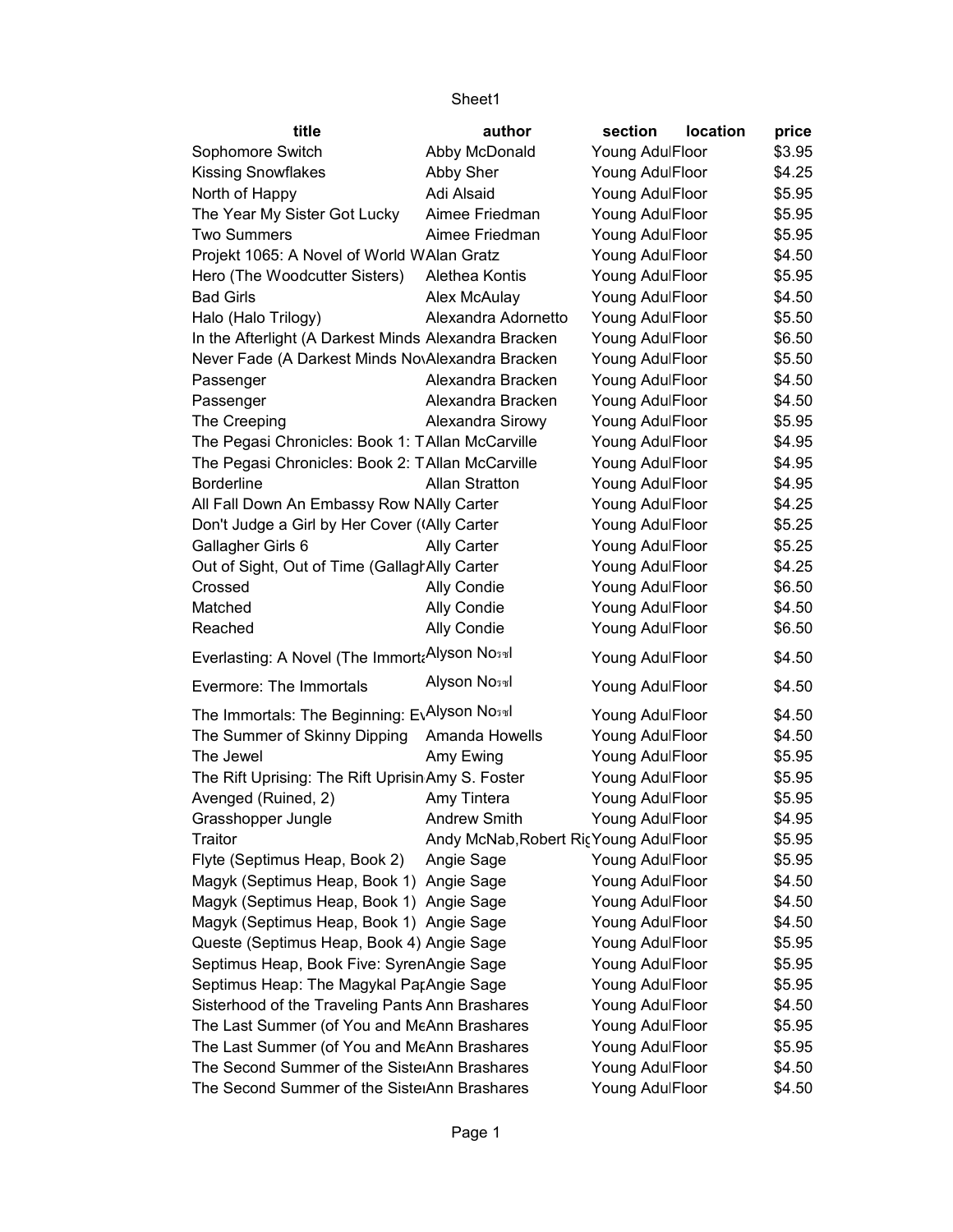| The Second Summer of the SistelAnn Brashares                 |                          | Young AdulFloor | \$4.50 |
|--------------------------------------------------------------|--------------------------|-----------------|--------|
| Beautiful Days (Bright Young ThinAnna Godbersen              |                          | Young AdulFloor | \$4.50 |
| Envy (Luxe)                                                  | Anna Godbersen           | Young AdulFloor | \$5.75 |
| Rumors (Luxe Novel Book 2)                                   | Anna Godbersen           | Young AdulFloor | \$4.50 |
| The Luxe (Luxe Novel)                                        | Anna Godbersen           | Young AdulFloor | \$4.95 |
| The Luxe (Luxe Novel)                                        | Anna Godbersen           | Young AdulFloor | \$4.50 |
| <b>Blood Family</b>                                          | Anne Fine                | Young AdulFloor | \$5.95 |
| <b>Worst Enemies/Best Friends</b>                            | <b>ANNIE BRYANT</b>      | Young AdulFloor | \$3.60 |
| <b>Worst Enemies/Best Friends</b>                            | <b>ANNIE BRYANT</b>      | Young AdulFloor | \$3.50 |
| Go Ask Alice                                                 | Anonymous                | Young AdulFloor | \$4.50 |
| Go Ask Alice                                                 | Anonymous                | Young AdulFloor | \$4.50 |
| Raven's Gate: Book One of the G Anthony Horowitz             |                          | Young AdulFloor | \$4.25 |
| Scorpia                                                      | <b>Anthony Horowitz</b>  | Young AdulFloor | \$4.50 |
| The Celebutantes: On the Avenu $\epsilon$ Antonio Pagliarulo |                          | Young AdulFloor | \$4.50 |
| The Celebutantes: To the Pentho Antonio Pagliarulo           |                          | Young AdulFloor | \$4.50 |
| Girl, Stolen                                                 | <b>April Henry</b>       | Young AdulFloor | \$3.95 |
| The Secret Diary of Ashley Juerg Ashley Juergens             |                          | Young AdulFloor | \$4.25 |
| The Alchemy of Forever: An Incar Avery Williams              |                          | Young AdulFloor | \$5.50 |
| Crescendo                                                    | Becca Fitzpatrick        | Young AdulFloor | \$5.95 |
| Harley Merlin 3: Harley Merlin and Bella Forrest             |                          | Young AdulFloor | \$5.95 |
| The Blonde of the Joke                                       | <b>Bennett Madison</b>   | Young AdulFloor | \$5.95 |
| The Kissing Booth                                            | <b>Beth Reekles</b>      | Young AdulFloor | \$4.50 |
| The Kissing Booth                                            | <b>Beth Reekles</b>      | Young AdulFloor | \$4.50 |
| Fablehaven                                                   | <b>Brandon Mull</b>      | Young AdulFloor | \$4.50 |
| Calamity (The Reckoners)                                     | <b>Brandon Sanderson</b> | Young AdulFloor | \$6.95 |
| Firefight (The Reckoners)                                    | <b>Brandon Sanderson</b> | Young AdulFloor | \$4.95 |
| Hiding in Hawk's Creek: A JennifeBrenda Chapman              |                          | Young AdulFloor | \$4.25 |
| The Replacement                                              | <b>Brenna Yovanoff</b>   | Young AdulFloor | \$6.50 |
| The Heights                                                  | <b>Brian James</b>       | Young AdulFloor | \$5.95 |
| The Invention of Hugo Cabret                                 | <b>Brian Selznick</b>    | Young AdulFloor | \$5.50 |
| Once Upon a Time: A Collection cBrothers Grimm               |                          | Young AdulFloor | \$5.50 |
| Elizabeth May The Falconer (Hardby Elizabeth May             |                          | Young AdulFloor | \$3.95 |
| <b>Dirty Little Secrets</b>                                  | C. J. Omololu            | Young AdulFloor | \$3.95 |
| Deception (Defiance Trilogy, 2) C. J. Redwine                |                          | Young AdulFloor | \$5.95 |
| Deception (Defiance Trilogy)                                 | C. J. Redwine            | Young AdulFloor | \$4.50 |
| Deliverance (Defiance Trilogy)                               | C. J. Redwine            | Young AdulFloor | \$4.50 |
| Kissed: Belle; Sunlight and ShadcCameron Dokey               |                          | Young AdulFloor | \$5.50 |
| Once: Before Midnight; Golden; WCameron Dokey                |                          | Young AdulFloor | \$5.50 |
| <b>Chester and Gus</b>                                       | Cammie McGovern          | Young AdulFloor | \$3.95 |
| The Carrie Diaries                                           | <b>Candace Bushnell</b>  | Young AdulFloor | \$4.50 |
| Birthmarked                                                  | Caragh M. O'Brien        | Young AdulFloor | \$5.95 |
| The Body of Christopher Creed                                | Carol Plum-Ucci          | Young AdulFloor | \$3.95 |
| Dragon Keeper                                                | Carole Wilkinson         | Young AdulFloor | \$7.65 |
| Unspeakable                                                  | Caroline Pignat          | Young AdulFloor | \$4.50 |
| Captivate (Need)                                             | Carrie Jones             | Young AdulFloor | \$4.95 |
| Entice                                                       | Carrie Jones             | Young AdulFloor | \$5.95 |
| Need                                                         | Carrie Jones             | Young AdulFloor | \$4.95 |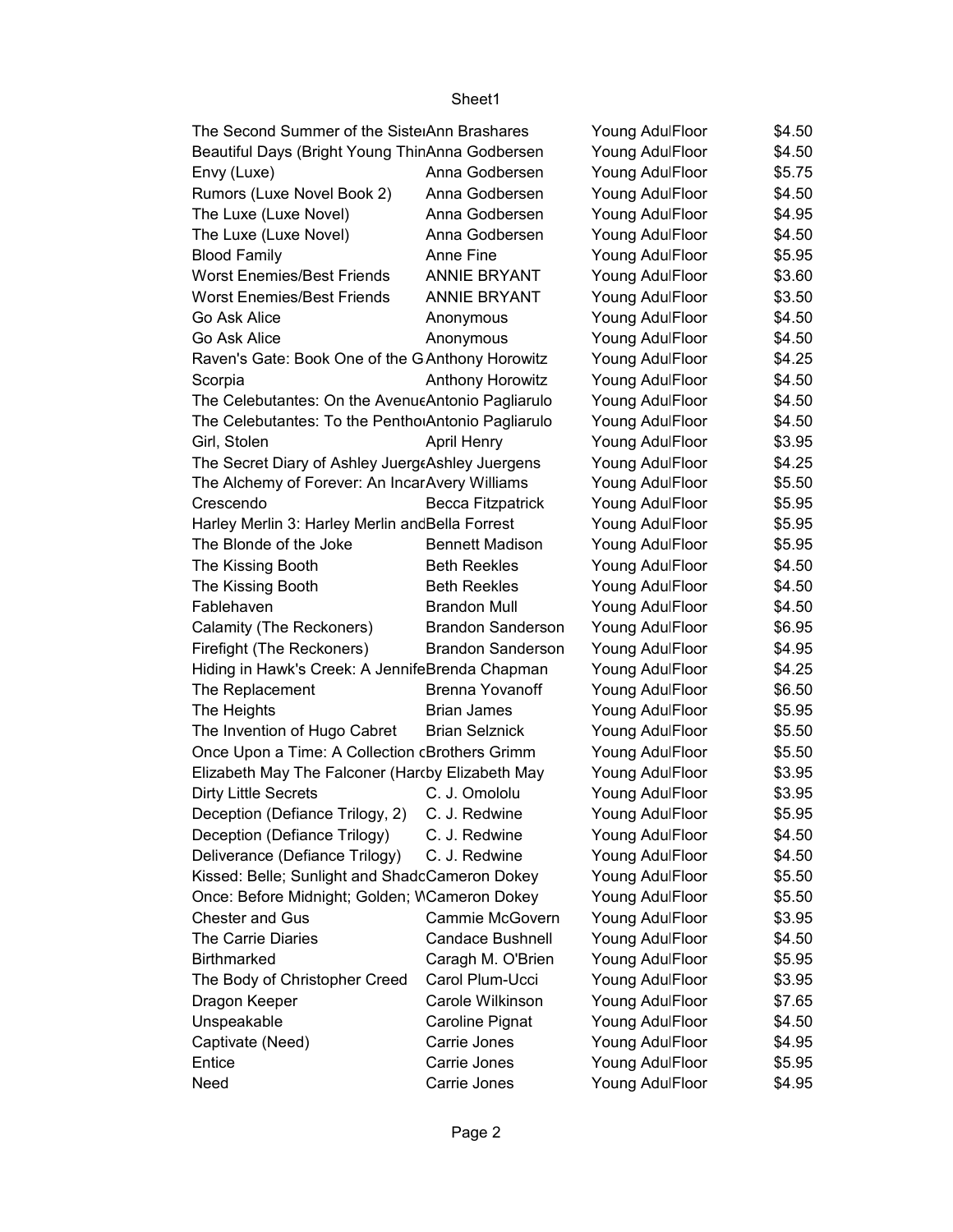| Carrie Mac<br>\$4.50<br>Storm (Triskelia, Book 3)<br>Young AdulFloor<br>The Dark and Hollow Places (FortCarrie Ryan<br>\$5.95<br>Young AdulFloor<br>City of Heavenly Fire (The Mortal Cassandra Clara<br>Young AdulFloor<br>\$7.50<br>City of Ashes (Mortal Instruments Cassandra Clare<br>\$4.95<br>Young AdulFloor<br>City of Ashes (Mortal Instruments Cassandra Clare<br>\$6.50<br>Young AdulFloor<br>City of Ashes (Mortal Instruments Cassandra Clare<br>\$5.95<br>Young AdulFloor<br>City of Ashes [paperback]<br>Cassandra Clare<br>Young AdulFloor<br>\$5.25<br>City of Bones (The Mortal InstrumCassandra Clare<br>Young AdulFloor<br>\$5.95<br>City of Bones: Movie Tie-in EditiorCassandra Clare<br>\$7.50<br>Young AdulFloor<br>City of Bones: Movie Tie-in EditionCassandra Clare<br>Young AdulFloor<br>\$7.50<br>City of Bones: TV Tie-in (1) (The ICassandra Clare<br>\$5.95<br>Young AdulFloor<br>City of Fallen Angels (Mortal InstriCassandra Clare<br>Young AdulFloor<br>\$7.50<br>City of Fallen Angels (The Mortal Cassandra Clare<br>\$5.95<br>Young AdulFloor<br>City of Glass (3) (The Mortal InstriCassandra Clare<br>\$5.95<br>Young AdulFloor<br>\$5.95<br>City of Glass (Mortal Instruments) Cassandra Clare<br>Young AdulFloor<br>City of Lost Souls<br>Young AdulFloor<br>Cassandra Clare<br>\$6.95<br>City of Lost Souls, Book Five, he ICassandra Clare<br>Young AdulFloor<br>\$7.50<br>Sweep: Book of Shadows, the CoCate Tiernan<br>\$4.95<br>Young AdulFloor<br>All Good Children<br>\$5.95<br><b>Catherine Austen</b><br>Young AdulFloor<br>Maine Squeeze<br><b>Catherine Clark</b><br>\$3.50<br>Young AdulFloor<br>Shepherd<br>Catherine Jinks<br>Young AdulFloor<br>\$4.25<br>\$4.50<br>Spin<br>Catherine Mckenzie<br>Young AdulFloor<br>\$4.95<br>Mates, Dates Simply Fabulous: B Cathy Hopkins<br>Young AdulFloor<br>\$5.95<br><b>Boy Proof</b><br>Cecil Castellucci<br>Young AdulFloor<br>All I Want Is Everything (Gossip CCecily von Ziegesar<br>Young AdulFloor<br>\$4.50<br>Gossip Girl #1: A Novel (Gossip CCecily Von Ziegesar<br>Young AdulFloor<br>\$4.50<br>Gossip Girl #1: A Novel (Gossip CCecily Von Ziegesar<br>\$4.50<br>Young AdulFloor<br>Gossip Girl #11: Don't You ForgetCecily von Ziegesar<br>\$4.50<br>Young AdulFloor<br>Gossip Girl #6: You're the One ThCecily von Ziegesar<br>\$4.50<br>Young AdulFloor<br>Gossip Girl #6: You're the One ThCecily von Ziegesar<br>Young AdulFloor<br>\$4.50<br>Gossip Girl #7: Nobody Does It BrCecily von Ziegesar<br>Young AdulFloor<br>\$4.50<br>Gossip Girl #7: Nobody Does It BrCecily von Ziegesar<br>Young AdulFloor<br>\$4.50<br>Gossip Girl No. 8: Nothing Can K Cecily von Ziegesar<br>\$4.50<br>Young AdulFloor<br>Gossip Girl No. 8: Nothing Can KtCecily von Ziegesar<br>\$4.50<br>Young AdulFloor<br>Gossip Girl No. 8: Nothing Can KtCecily von Ziegesar<br>Young AdulFloor<br>\$4.95<br>Gossip Girl: Because I'm Worth It Cecily von Ziegesar<br>Young AdulFloor<br>\$4.50<br>Gossip Girl: It Had to Be You: The Cecily von Ziegesar<br>Young AdulFloor<br>\$4.95<br>Gossip Girl: The Second CollectioCecily von Ziegesar<br>Young AdulFloor<br>\$10.95<br>I Like It Like That: A Gossip Girl NCecily von Ziegesar<br>Young AdulFloor<br>\$4.50<br>Lucky (It Girl, Book 5)<br>Cecily von Ziegesar<br>Young AdulFloor<br>\$4.50<br>Notorious: An It Girl Novel<br>Cecily von Ziegesar<br>Young AdulFloor<br>\$4.50<br>Only In Your Dreams (Gossip Girl Cecily von Ziegesar<br>Young AdulFloor<br>\$4.50<br>Only In Your Dreams (Gossip Girl Cecily von Ziegesar<br>Young AdulFloor<br>\$4.50<br>Reckless (The It Girl, No. 3)<br>Cecily von Ziegesar<br>Young AdulFloor<br>\$4.50<br>Tempted (It Girl, Book 6)<br>Cecily von Ziegesar<br>Young AdulFloor<br>\$4.50<br>Young AdulFloor | <b>Bittersweet Sixteen</b> | Carrie Karasyov, Jill Kar Young AdulFloor |  | \$4.50 |
|----------------------------------------------------------------------------------------------------------------------------------------------------------------------------------------------------------------------------------------------------------------------------------------------------------------------------------------------------------------------------------------------------------------------------------------------------------------------------------------------------------------------------------------------------------------------------------------------------------------------------------------------------------------------------------------------------------------------------------------------------------------------------------------------------------------------------------------------------------------------------------------------------------------------------------------------------------------------------------------------------------------------------------------------------------------------------------------------------------------------------------------------------------------------------------------------------------------------------------------------------------------------------------------------------------------------------------------------------------------------------------------------------------------------------------------------------------------------------------------------------------------------------------------------------------------------------------------------------------------------------------------------------------------------------------------------------------------------------------------------------------------------------------------------------------------------------------------------------------------------------------------------------------------------------------------------------------------------------------------------------------------------------------------------------------------------------------------------------------------------------------------------------------------------------------------------------------------------------------------------------------------------------------------------------------------------------------------------------------------------------------------------------------------------------------------------------------------------------------------------------------------------------------------------------------------------------------------------------------------------------------------------------------------------------------------------------------------------------------------------------------------------------------------------------------------------------------------------------------------------------------------------------------------------------------------------------------------------------------------------------------------------------------------------------------------------------------------------------------------------------------------------------------------------------------------------------------------------------------------------------------------------------------------------------------------------------------------------------------------------------------------------------------------------------------------------------------------------------------------------------------------------------------------------------------------------------------------------------------------------------------------------------------------------------------------------------------------------------------------------------------------------------------------------------------|----------------------------|-------------------------------------------|--|--------|
|                                                                                                                                                                                                                                                                                                                                                                                                                                                                                                                                                                                                                                                                                                                                                                                                                                                                                                                                                                                                                                                                                                                                                                                                                                                                                                                                                                                                                                                                                                                                                                                                                                                                                                                                                                                                                                                                                                                                                                                                                                                                                                                                                                                                                                                                                                                                                                                                                                                                                                                                                                                                                                                                                                                                                                                                                                                                                                                                                                                                                                                                                                                                                                                                                                                                                                                                                                                                                                                                                                                                                                                                                                                                                                                                                                                                          |                            |                                           |  |        |
|                                                                                                                                                                                                                                                                                                                                                                                                                                                                                                                                                                                                                                                                                                                                                                                                                                                                                                                                                                                                                                                                                                                                                                                                                                                                                                                                                                                                                                                                                                                                                                                                                                                                                                                                                                                                                                                                                                                                                                                                                                                                                                                                                                                                                                                                                                                                                                                                                                                                                                                                                                                                                                                                                                                                                                                                                                                                                                                                                                                                                                                                                                                                                                                                                                                                                                                                                                                                                                                                                                                                                                                                                                                                                                                                                                                                          |                            |                                           |  |        |
|                                                                                                                                                                                                                                                                                                                                                                                                                                                                                                                                                                                                                                                                                                                                                                                                                                                                                                                                                                                                                                                                                                                                                                                                                                                                                                                                                                                                                                                                                                                                                                                                                                                                                                                                                                                                                                                                                                                                                                                                                                                                                                                                                                                                                                                                                                                                                                                                                                                                                                                                                                                                                                                                                                                                                                                                                                                                                                                                                                                                                                                                                                                                                                                                                                                                                                                                                                                                                                                                                                                                                                                                                                                                                                                                                                                                          |                            |                                           |  |        |
|                                                                                                                                                                                                                                                                                                                                                                                                                                                                                                                                                                                                                                                                                                                                                                                                                                                                                                                                                                                                                                                                                                                                                                                                                                                                                                                                                                                                                                                                                                                                                                                                                                                                                                                                                                                                                                                                                                                                                                                                                                                                                                                                                                                                                                                                                                                                                                                                                                                                                                                                                                                                                                                                                                                                                                                                                                                                                                                                                                                                                                                                                                                                                                                                                                                                                                                                                                                                                                                                                                                                                                                                                                                                                                                                                                                                          |                            |                                           |  |        |
|                                                                                                                                                                                                                                                                                                                                                                                                                                                                                                                                                                                                                                                                                                                                                                                                                                                                                                                                                                                                                                                                                                                                                                                                                                                                                                                                                                                                                                                                                                                                                                                                                                                                                                                                                                                                                                                                                                                                                                                                                                                                                                                                                                                                                                                                                                                                                                                                                                                                                                                                                                                                                                                                                                                                                                                                                                                                                                                                                                                                                                                                                                                                                                                                                                                                                                                                                                                                                                                                                                                                                                                                                                                                                                                                                                                                          |                            |                                           |  |        |
|                                                                                                                                                                                                                                                                                                                                                                                                                                                                                                                                                                                                                                                                                                                                                                                                                                                                                                                                                                                                                                                                                                                                                                                                                                                                                                                                                                                                                                                                                                                                                                                                                                                                                                                                                                                                                                                                                                                                                                                                                                                                                                                                                                                                                                                                                                                                                                                                                                                                                                                                                                                                                                                                                                                                                                                                                                                                                                                                                                                                                                                                                                                                                                                                                                                                                                                                                                                                                                                                                                                                                                                                                                                                                                                                                                                                          |                            |                                           |  |        |
|                                                                                                                                                                                                                                                                                                                                                                                                                                                                                                                                                                                                                                                                                                                                                                                                                                                                                                                                                                                                                                                                                                                                                                                                                                                                                                                                                                                                                                                                                                                                                                                                                                                                                                                                                                                                                                                                                                                                                                                                                                                                                                                                                                                                                                                                                                                                                                                                                                                                                                                                                                                                                                                                                                                                                                                                                                                                                                                                                                                                                                                                                                                                                                                                                                                                                                                                                                                                                                                                                                                                                                                                                                                                                                                                                                                                          |                            |                                           |  |        |
|                                                                                                                                                                                                                                                                                                                                                                                                                                                                                                                                                                                                                                                                                                                                                                                                                                                                                                                                                                                                                                                                                                                                                                                                                                                                                                                                                                                                                                                                                                                                                                                                                                                                                                                                                                                                                                                                                                                                                                                                                                                                                                                                                                                                                                                                                                                                                                                                                                                                                                                                                                                                                                                                                                                                                                                                                                                                                                                                                                                                                                                                                                                                                                                                                                                                                                                                                                                                                                                                                                                                                                                                                                                                                                                                                                                                          |                            |                                           |  |        |
|                                                                                                                                                                                                                                                                                                                                                                                                                                                                                                                                                                                                                                                                                                                                                                                                                                                                                                                                                                                                                                                                                                                                                                                                                                                                                                                                                                                                                                                                                                                                                                                                                                                                                                                                                                                                                                                                                                                                                                                                                                                                                                                                                                                                                                                                                                                                                                                                                                                                                                                                                                                                                                                                                                                                                                                                                                                                                                                                                                                                                                                                                                                                                                                                                                                                                                                                                                                                                                                                                                                                                                                                                                                                                                                                                                                                          |                            |                                           |  |        |
|                                                                                                                                                                                                                                                                                                                                                                                                                                                                                                                                                                                                                                                                                                                                                                                                                                                                                                                                                                                                                                                                                                                                                                                                                                                                                                                                                                                                                                                                                                                                                                                                                                                                                                                                                                                                                                                                                                                                                                                                                                                                                                                                                                                                                                                                                                                                                                                                                                                                                                                                                                                                                                                                                                                                                                                                                                                                                                                                                                                                                                                                                                                                                                                                                                                                                                                                                                                                                                                                                                                                                                                                                                                                                                                                                                                                          |                            |                                           |  |        |
|                                                                                                                                                                                                                                                                                                                                                                                                                                                                                                                                                                                                                                                                                                                                                                                                                                                                                                                                                                                                                                                                                                                                                                                                                                                                                                                                                                                                                                                                                                                                                                                                                                                                                                                                                                                                                                                                                                                                                                                                                                                                                                                                                                                                                                                                                                                                                                                                                                                                                                                                                                                                                                                                                                                                                                                                                                                                                                                                                                                                                                                                                                                                                                                                                                                                                                                                                                                                                                                                                                                                                                                                                                                                                                                                                                                                          |                            |                                           |  |        |
|                                                                                                                                                                                                                                                                                                                                                                                                                                                                                                                                                                                                                                                                                                                                                                                                                                                                                                                                                                                                                                                                                                                                                                                                                                                                                                                                                                                                                                                                                                                                                                                                                                                                                                                                                                                                                                                                                                                                                                                                                                                                                                                                                                                                                                                                                                                                                                                                                                                                                                                                                                                                                                                                                                                                                                                                                                                                                                                                                                                                                                                                                                                                                                                                                                                                                                                                                                                                                                                                                                                                                                                                                                                                                                                                                                                                          |                            |                                           |  |        |
|                                                                                                                                                                                                                                                                                                                                                                                                                                                                                                                                                                                                                                                                                                                                                                                                                                                                                                                                                                                                                                                                                                                                                                                                                                                                                                                                                                                                                                                                                                                                                                                                                                                                                                                                                                                                                                                                                                                                                                                                                                                                                                                                                                                                                                                                                                                                                                                                                                                                                                                                                                                                                                                                                                                                                                                                                                                                                                                                                                                                                                                                                                                                                                                                                                                                                                                                                                                                                                                                                                                                                                                                                                                                                                                                                                                                          |                            |                                           |  |        |
|                                                                                                                                                                                                                                                                                                                                                                                                                                                                                                                                                                                                                                                                                                                                                                                                                                                                                                                                                                                                                                                                                                                                                                                                                                                                                                                                                                                                                                                                                                                                                                                                                                                                                                                                                                                                                                                                                                                                                                                                                                                                                                                                                                                                                                                                                                                                                                                                                                                                                                                                                                                                                                                                                                                                                                                                                                                                                                                                                                                                                                                                                                                                                                                                                                                                                                                                                                                                                                                                                                                                                                                                                                                                                                                                                                                                          |                            |                                           |  |        |
|                                                                                                                                                                                                                                                                                                                                                                                                                                                                                                                                                                                                                                                                                                                                                                                                                                                                                                                                                                                                                                                                                                                                                                                                                                                                                                                                                                                                                                                                                                                                                                                                                                                                                                                                                                                                                                                                                                                                                                                                                                                                                                                                                                                                                                                                                                                                                                                                                                                                                                                                                                                                                                                                                                                                                                                                                                                                                                                                                                                                                                                                                                                                                                                                                                                                                                                                                                                                                                                                                                                                                                                                                                                                                                                                                                                                          |                            |                                           |  |        |
|                                                                                                                                                                                                                                                                                                                                                                                                                                                                                                                                                                                                                                                                                                                                                                                                                                                                                                                                                                                                                                                                                                                                                                                                                                                                                                                                                                                                                                                                                                                                                                                                                                                                                                                                                                                                                                                                                                                                                                                                                                                                                                                                                                                                                                                                                                                                                                                                                                                                                                                                                                                                                                                                                                                                                                                                                                                                                                                                                                                                                                                                                                                                                                                                                                                                                                                                                                                                                                                                                                                                                                                                                                                                                                                                                                                                          |                            |                                           |  |        |
|                                                                                                                                                                                                                                                                                                                                                                                                                                                                                                                                                                                                                                                                                                                                                                                                                                                                                                                                                                                                                                                                                                                                                                                                                                                                                                                                                                                                                                                                                                                                                                                                                                                                                                                                                                                                                                                                                                                                                                                                                                                                                                                                                                                                                                                                                                                                                                                                                                                                                                                                                                                                                                                                                                                                                                                                                                                                                                                                                                                                                                                                                                                                                                                                                                                                                                                                                                                                                                                                                                                                                                                                                                                                                                                                                                                                          |                            |                                           |  |        |
|                                                                                                                                                                                                                                                                                                                                                                                                                                                                                                                                                                                                                                                                                                                                                                                                                                                                                                                                                                                                                                                                                                                                                                                                                                                                                                                                                                                                                                                                                                                                                                                                                                                                                                                                                                                                                                                                                                                                                                                                                                                                                                                                                                                                                                                                                                                                                                                                                                                                                                                                                                                                                                                                                                                                                                                                                                                                                                                                                                                                                                                                                                                                                                                                                                                                                                                                                                                                                                                                                                                                                                                                                                                                                                                                                                                                          |                            |                                           |  |        |
|                                                                                                                                                                                                                                                                                                                                                                                                                                                                                                                                                                                                                                                                                                                                                                                                                                                                                                                                                                                                                                                                                                                                                                                                                                                                                                                                                                                                                                                                                                                                                                                                                                                                                                                                                                                                                                                                                                                                                                                                                                                                                                                                                                                                                                                                                                                                                                                                                                                                                                                                                                                                                                                                                                                                                                                                                                                                                                                                                                                                                                                                                                                                                                                                                                                                                                                                                                                                                                                                                                                                                                                                                                                                                                                                                                                                          |                            |                                           |  |        |
|                                                                                                                                                                                                                                                                                                                                                                                                                                                                                                                                                                                                                                                                                                                                                                                                                                                                                                                                                                                                                                                                                                                                                                                                                                                                                                                                                                                                                                                                                                                                                                                                                                                                                                                                                                                                                                                                                                                                                                                                                                                                                                                                                                                                                                                                                                                                                                                                                                                                                                                                                                                                                                                                                                                                                                                                                                                                                                                                                                                                                                                                                                                                                                                                                                                                                                                                                                                                                                                                                                                                                                                                                                                                                                                                                                                                          |                            |                                           |  |        |
|                                                                                                                                                                                                                                                                                                                                                                                                                                                                                                                                                                                                                                                                                                                                                                                                                                                                                                                                                                                                                                                                                                                                                                                                                                                                                                                                                                                                                                                                                                                                                                                                                                                                                                                                                                                                                                                                                                                                                                                                                                                                                                                                                                                                                                                                                                                                                                                                                                                                                                                                                                                                                                                                                                                                                                                                                                                                                                                                                                                                                                                                                                                                                                                                                                                                                                                                                                                                                                                                                                                                                                                                                                                                                                                                                                                                          |                            |                                           |  |        |
|                                                                                                                                                                                                                                                                                                                                                                                                                                                                                                                                                                                                                                                                                                                                                                                                                                                                                                                                                                                                                                                                                                                                                                                                                                                                                                                                                                                                                                                                                                                                                                                                                                                                                                                                                                                                                                                                                                                                                                                                                                                                                                                                                                                                                                                                                                                                                                                                                                                                                                                                                                                                                                                                                                                                                                                                                                                                                                                                                                                                                                                                                                                                                                                                                                                                                                                                                                                                                                                                                                                                                                                                                                                                                                                                                                                                          |                            |                                           |  |        |
|                                                                                                                                                                                                                                                                                                                                                                                                                                                                                                                                                                                                                                                                                                                                                                                                                                                                                                                                                                                                                                                                                                                                                                                                                                                                                                                                                                                                                                                                                                                                                                                                                                                                                                                                                                                                                                                                                                                                                                                                                                                                                                                                                                                                                                                                                                                                                                                                                                                                                                                                                                                                                                                                                                                                                                                                                                                                                                                                                                                                                                                                                                                                                                                                                                                                                                                                                                                                                                                                                                                                                                                                                                                                                                                                                                                                          |                            |                                           |  |        |
|                                                                                                                                                                                                                                                                                                                                                                                                                                                                                                                                                                                                                                                                                                                                                                                                                                                                                                                                                                                                                                                                                                                                                                                                                                                                                                                                                                                                                                                                                                                                                                                                                                                                                                                                                                                                                                                                                                                                                                                                                                                                                                                                                                                                                                                                                                                                                                                                                                                                                                                                                                                                                                                                                                                                                                                                                                                                                                                                                                                                                                                                                                                                                                                                                                                                                                                                                                                                                                                                                                                                                                                                                                                                                                                                                                                                          |                            |                                           |  |        |
|                                                                                                                                                                                                                                                                                                                                                                                                                                                                                                                                                                                                                                                                                                                                                                                                                                                                                                                                                                                                                                                                                                                                                                                                                                                                                                                                                                                                                                                                                                                                                                                                                                                                                                                                                                                                                                                                                                                                                                                                                                                                                                                                                                                                                                                                                                                                                                                                                                                                                                                                                                                                                                                                                                                                                                                                                                                                                                                                                                                                                                                                                                                                                                                                                                                                                                                                                                                                                                                                                                                                                                                                                                                                                                                                                                                                          |                            |                                           |  |        |
|                                                                                                                                                                                                                                                                                                                                                                                                                                                                                                                                                                                                                                                                                                                                                                                                                                                                                                                                                                                                                                                                                                                                                                                                                                                                                                                                                                                                                                                                                                                                                                                                                                                                                                                                                                                                                                                                                                                                                                                                                                                                                                                                                                                                                                                                                                                                                                                                                                                                                                                                                                                                                                                                                                                                                                                                                                                                                                                                                                                                                                                                                                                                                                                                                                                                                                                                                                                                                                                                                                                                                                                                                                                                                                                                                                                                          |                            |                                           |  |        |
|                                                                                                                                                                                                                                                                                                                                                                                                                                                                                                                                                                                                                                                                                                                                                                                                                                                                                                                                                                                                                                                                                                                                                                                                                                                                                                                                                                                                                                                                                                                                                                                                                                                                                                                                                                                                                                                                                                                                                                                                                                                                                                                                                                                                                                                                                                                                                                                                                                                                                                                                                                                                                                                                                                                                                                                                                                                                                                                                                                                                                                                                                                                                                                                                                                                                                                                                                                                                                                                                                                                                                                                                                                                                                                                                                                                                          |                            |                                           |  |        |
|                                                                                                                                                                                                                                                                                                                                                                                                                                                                                                                                                                                                                                                                                                                                                                                                                                                                                                                                                                                                                                                                                                                                                                                                                                                                                                                                                                                                                                                                                                                                                                                                                                                                                                                                                                                                                                                                                                                                                                                                                                                                                                                                                                                                                                                                                                                                                                                                                                                                                                                                                                                                                                                                                                                                                                                                                                                                                                                                                                                                                                                                                                                                                                                                                                                                                                                                                                                                                                                                                                                                                                                                                                                                                                                                                                                                          |                            |                                           |  |        |
|                                                                                                                                                                                                                                                                                                                                                                                                                                                                                                                                                                                                                                                                                                                                                                                                                                                                                                                                                                                                                                                                                                                                                                                                                                                                                                                                                                                                                                                                                                                                                                                                                                                                                                                                                                                                                                                                                                                                                                                                                                                                                                                                                                                                                                                                                                                                                                                                                                                                                                                                                                                                                                                                                                                                                                                                                                                                                                                                                                                                                                                                                                                                                                                                                                                                                                                                                                                                                                                                                                                                                                                                                                                                                                                                                                                                          |                            |                                           |  |        |
|                                                                                                                                                                                                                                                                                                                                                                                                                                                                                                                                                                                                                                                                                                                                                                                                                                                                                                                                                                                                                                                                                                                                                                                                                                                                                                                                                                                                                                                                                                                                                                                                                                                                                                                                                                                                                                                                                                                                                                                                                                                                                                                                                                                                                                                                                                                                                                                                                                                                                                                                                                                                                                                                                                                                                                                                                                                                                                                                                                                                                                                                                                                                                                                                                                                                                                                                                                                                                                                                                                                                                                                                                                                                                                                                                                                                          |                            |                                           |  |        |
|                                                                                                                                                                                                                                                                                                                                                                                                                                                                                                                                                                                                                                                                                                                                                                                                                                                                                                                                                                                                                                                                                                                                                                                                                                                                                                                                                                                                                                                                                                                                                                                                                                                                                                                                                                                                                                                                                                                                                                                                                                                                                                                                                                                                                                                                                                                                                                                                                                                                                                                                                                                                                                                                                                                                                                                                                                                                                                                                                                                                                                                                                                                                                                                                                                                                                                                                                                                                                                                                                                                                                                                                                                                                                                                                                                                                          |                            |                                           |  |        |
|                                                                                                                                                                                                                                                                                                                                                                                                                                                                                                                                                                                                                                                                                                                                                                                                                                                                                                                                                                                                                                                                                                                                                                                                                                                                                                                                                                                                                                                                                                                                                                                                                                                                                                                                                                                                                                                                                                                                                                                                                                                                                                                                                                                                                                                                                                                                                                                                                                                                                                                                                                                                                                                                                                                                                                                                                                                                                                                                                                                                                                                                                                                                                                                                                                                                                                                                                                                                                                                                                                                                                                                                                                                                                                                                                                                                          |                            |                                           |  |        |
|                                                                                                                                                                                                                                                                                                                                                                                                                                                                                                                                                                                                                                                                                                                                                                                                                                                                                                                                                                                                                                                                                                                                                                                                                                                                                                                                                                                                                                                                                                                                                                                                                                                                                                                                                                                                                                                                                                                                                                                                                                                                                                                                                                                                                                                                                                                                                                                                                                                                                                                                                                                                                                                                                                                                                                                                                                                                                                                                                                                                                                                                                                                                                                                                                                                                                                                                                                                                                                                                                                                                                                                                                                                                                                                                                                                                          |                            |                                           |  |        |
|                                                                                                                                                                                                                                                                                                                                                                                                                                                                                                                                                                                                                                                                                                                                                                                                                                                                                                                                                                                                                                                                                                                                                                                                                                                                                                                                                                                                                                                                                                                                                                                                                                                                                                                                                                                                                                                                                                                                                                                                                                                                                                                                                                                                                                                                                                                                                                                                                                                                                                                                                                                                                                                                                                                                                                                                                                                                                                                                                                                                                                                                                                                                                                                                                                                                                                                                                                                                                                                                                                                                                                                                                                                                                                                                                                                                          |                            |                                           |  |        |
|                                                                                                                                                                                                                                                                                                                                                                                                                                                                                                                                                                                                                                                                                                                                                                                                                                                                                                                                                                                                                                                                                                                                                                                                                                                                                                                                                                                                                                                                                                                                                                                                                                                                                                                                                                                                                                                                                                                                                                                                                                                                                                                                                                                                                                                                                                                                                                                                                                                                                                                                                                                                                                                                                                                                                                                                                                                                                                                                                                                                                                                                                                                                                                                                                                                                                                                                                                                                                                                                                                                                                                                                                                                                                                                                                                                                          |                            |                                           |  |        |
|                                                                                                                                                                                                                                                                                                                                                                                                                                                                                                                                                                                                                                                                                                                                                                                                                                                                                                                                                                                                                                                                                                                                                                                                                                                                                                                                                                                                                                                                                                                                                                                                                                                                                                                                                                                                                                                                                                                                                                                                                                                                                                                                                                                                                                                                                                                                                                                                                                                                                                                                                                                                                                                                                                                                                                                                                                                                                                                                                                                                                                                                                                                                                                                                                                                                                                                                                                                                                                                                                                                                                                                                                                                                                                                                                                                                          |                            |                                           |  |        |
|                                                                                                                                                                                                                                                                                                                                                                                                                                                                                                                                                                                                                                                                                                                                                                                                                                                                                                                                                                                                                                                                                                                                                                                                                                                                                                                                                                                                                                                                                                                                                                                                                                                                                                                                                                                                                                                                                                                                                                                                                                                                                                                                                                                                                                                                                                                                                                                                                                                                                                                                                                                                                                                                                                                                                                                                                                                                                                                                                                                                                                                                                                                                                                                                                                                                                                                                                                                                                                                                                                                                                                                                                                                                                                                                                                                                          |                            |                                           |  |        |
|                                                                                                                                                                                                                                                                                                                                                                                                                                                                                                                                                                                                                                                                                                                                                                                                                                                                                                                                                                                                                                                                                                                                                                                                                                                                                                                                                                                                                                                                                                                                                                                                                                                                                                                                                                                                                                                                                                                                                                                                                                                                                                                                                                                                                                                                                                                                                                                                                                                                                                                                                                                                                                                                                                                                                                                                                                                                                                                                                                                                                                                                                                                                                                                                                                                                                                                                                                                                                                                                                                                                                                                                                                                                                                                                                                                                          |                            |                                           |  |        |
|                                                                                                                                                                                                                                                                                                                                                                                                                                                                                                                                                                                                                                                                                                                                                                                                                                                                                                                                                                                                                                                                                                                                                                                                                                                                                                                                                                                                                                                                                                                                                                                                                                                                                                                                                                                                                                                                                                                                                                                                                                                                                                                                                                                                                                                                                                                                                                                                                                                                                                                                                                                                                                                                                                                                                                                                                                                                                                                                                                                                                                                                                                                                                                                                                                                                                                                                                                                                                                                                                                                                                                                                                                                                                                                                                                                                          |                            |                                           |  |        |
|                                                                                                                                                                                                                                                                                                                                                                                                                                                                                                                                                                                                                                                                                                                                                                                                                                                                                                                                                                                                                                                                                                                                                                                                                                                                                                                                                                                                                                                                                                                                                                                                                                                                                                                                                                                                                                                                                                                                                                                                                                                                                                                                                                                                                                                                                                                                                                                                                                                                                                                                                                                                                                                                                                                                                                                                                                                                                                                                                                                                                                                                                                                                                                                                                                                                                                                                                                                                                                                                                                                                                                                                                                                                                                                                                                                                          |                            |                                           |  |        |
|                                                                                                                                                                                                                                                                                                                                                                                                                                                                                                                                                                                                                                                                                                                                                                                                                                                                                                                                                                                                                                                                                                                                                                                                                                                                                                                                                                                                                                                                                                                                                                                                                                                                                                                                                                                                                                                                                                                                                                                                                                                                                                                                                                                                                                                                                                                                                                                                                                                                                                                                                                                                                                                                                                                                                                                                                                                                                                                                                                                                                                                                                                                                                                                                                                                                                                                                                                                                                                                                                                                                                                                                                                                                                                                                                                                                          |                            |                                           |  |        |
|                                                                                                                                                                                                                                                                                                                                                                                                                                                                                                                                                                                                                                                                                                                                                                                                                                                                                                                                                                                                                                                                                                                                                                                                                                                                                                                                                                                                                                                                                                                                                                                                                                                                                                                                                                                                                                                                                                                                                                                                                                                                                                                                                                                                                                                                                                                                                                                                                                                                                                                                                                                                                                                                                                                                                                                                                                                                                                                                                                                                                                                                                                                                                                                                                                                                                                                                                                                                                                                                                                                                                                                                                                                                                                                                                                                                          |                            |                                           |  |        |
|                                                                                                                                                                                                                                                                                                                                                                                                                                                                                                                                                                                                                                                                                                                                                                                                                                                                                                                                                                                                                                                                                                                                                                                                                                                                                                                                                                                                                                                                                                                                                                                                                                                                                                                                                                                                                                                                                                                                                                                                                                                                                                                                                                                                                                                                                                                                                                                                                                                                                                                                                                                                                                                                                                                                                                                                                                                                                                                                                                                                                                                                                                                                                                                                                                                                                                                                                                                                                                                                                                                                                                                                                                                                                                                                                                                                          |                            |                                           |  |        |
|                                                                                                                                                                                                                                                                                                                                                                                                                                                                                                                                                                                                                                                                                                                                                                                                                                                                                                                                                                                                                                                                                                                                                                                                                                                                                                                                                                                                                                                                                                                                                                                                                                                                                                                                                                                                                                                                                                                                                                                                                                                                                                                                                                                                                                                                                                                                                                                                                                                                                                                                                                                                                                                                                                                                                                                                                                                                                                                                                                                                                                                                                                                                                                                                                                                                                                                                                                                                                                                                                                                                                                                                                                                                                                                                                                                                          |                            |                                           |  |        |
|                                                                                                                                                                                                                                                                                                                                                                                                                                                                                                                                                                                                                                                                                                                                                                                                                                                                                                                                                                                                                                                                                                                                                                                                                                                                                                                                                                                                                                                                                                                                                                                                                                                                                                                                                                                                                                                                                                                                                                                                                                                                                                                                                                                                                                                                                                                                                                                                                                                                                                                                                                                                                                                                                                                                                                                                                                                                                                                                                                                                                                                                                                                                                                                                                                                                                                                                                                                                                                                                                                                                                                                                                                                                                                                                                                                                          |                            |                                           |  |        |
|                                                                                                                                                                                                                                                                                                                                                                                                                                                                                                                                                                                                                                                                                                                                                                                                                                                                                                                                                                                                                                                                                                                                                                                                                                                                                                                                                                                                                                                                                                                                                                                                                                                                                                                                                                                                                                                                                                                                                                                                                                                                                                                                                                                                                                                                                                                                                                                                                                                                                                                                                                                                                                                                                                                                                                                                                                                                                                                                                                                                                                                                                                                                                                                                                                                                                                                                                                                                                                                                                                                                                                                                                                                                                                                                                                                                          | The It Girl (It Girl #1)   | Cecily von Ziegesar                       |  | \$4.50 |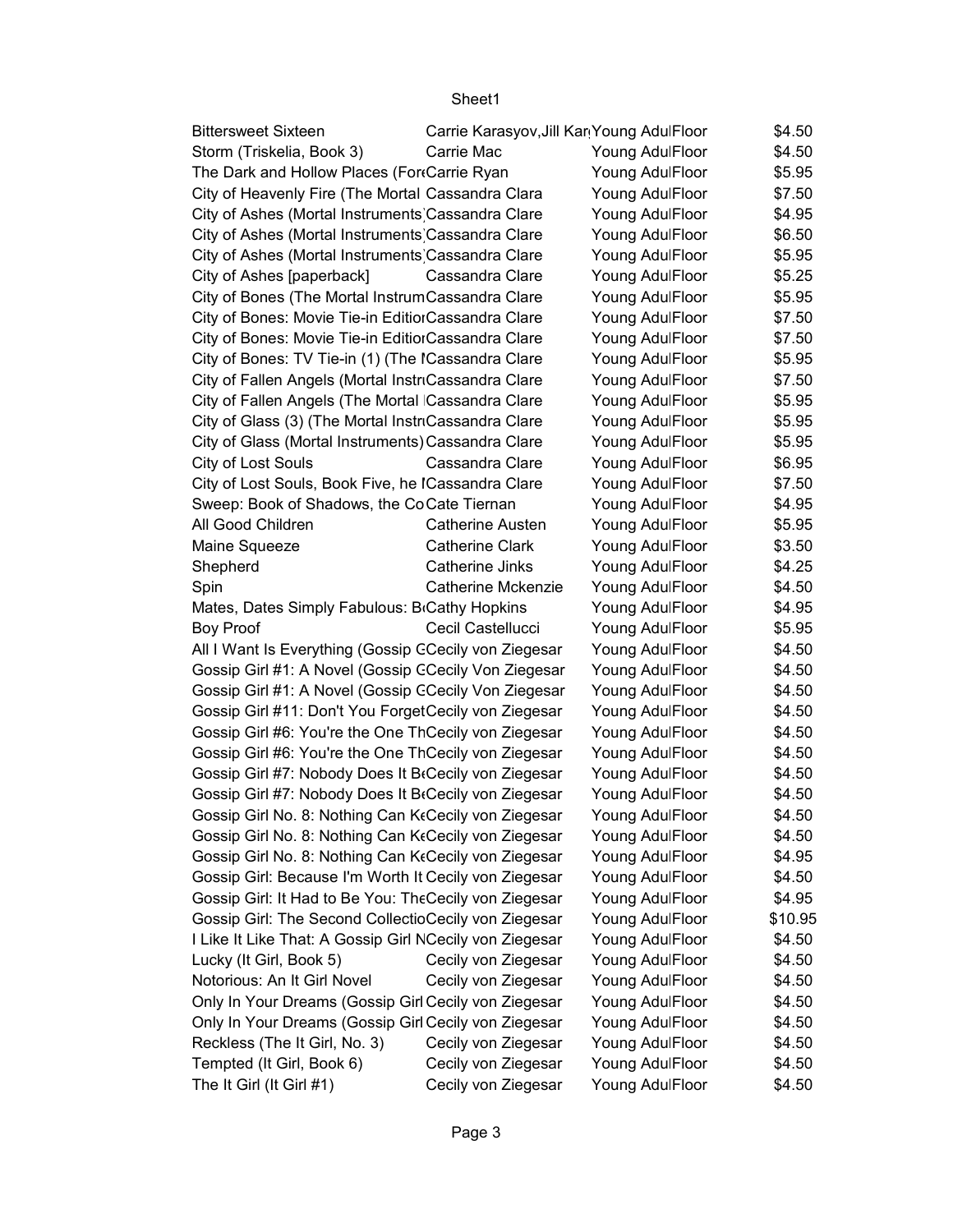| Unforgettable (It Girl Novel #4) Cecily Von Ziegesar  |                                         | Young AdulFloor | \$4.50 |  |
|-------------------------------------------------------|-----------------------------------------|-----------------|--------|--|
| Would I Lie to You (Gossip Girl, NCecily von Ziegesar |                                         | Young AdulFloor | \$4.50 |  |
| Would I Lie to You (Gossip Girl, NCecily von Ziegesar |                                         | Young AdulFloor | \$4.95 |  |
| Would I Lie to You (Gossip Girl, NCecily von Ziegesar |                                         | Young AdulFloor | \$4.50 |  |
| You Know You Love Me                                  | Cecily von Ziegesar                     | Young AdulFloor | \$2.95 |  |
| <b>Witch Child</b>                                    | Celia Rees                              | Young AdulFloor | \$4.50 |  |
| Little (Grrl) Lost                                    | Charles de Lint                         | Young AdulFloor | \$3.50 |  |
| <b>Stone Heart</b>                                    | <b>Charlie Fletcher</b>                 | Young AdulFloor | \$4.50 |  |
| Enemy                                                 | Charlie Higson                          | Young AdulFloor | \$4.50 |  |
| <b>House of Secrets</b>                               | Chris Columbus, Ned ViYoung AdulFloor   |                 | \$4.95 |  |
| The Fire Ascending (Last Dragon Chris d'Lacey         |                                         | Young AdulFloor | \$4.50 |  |
| <b>Hit Count</b>                                      | Chris Lynch                             | Young AdulFloor | \$4.75 |  |
| Gilded                                                | Christina Farley                        | Young AdulFloor | \$3.50 |  |
| Then I Met My Sister                                  | Christine Hurley Deriso Young AdulFloor |                 | \$4.50 |  |
| Bound to You: Spellbound; See YChristopher Pike       |                                         | Young AdulFloor | \$4.50 |  |
| Red Queen (1) (Witch World)                           | <b>Christopher Pike</b>                 | Young AdulFloor | \$4.50 |  |
| To Die For: (2 Novels: Slumber P;Christopher Pike     |                                         | Young AdulFloor | \$2.95 |  |
| The Warrior Heir ((The Heir ChrorCinda Williams Chima |                                         | Young AdulFloor | \$4.50 |  |
| Caleb + Kate                                          | Cindy Martinusen- ColorYoung AdulFloor  |                 | \$4.95 |  |
| The Claire Mowat Trilogy: The GiClaire Mowat          |                                         | Young AdulFloor | \$4.50 |  |
| Tiger's Curse (Book 1 in the Tiger Colleen Houck      |                                         | Young AdulFloor | \$5.25 |  |
| Tiger's Destiny (Book 4 in the TigeColleen Houck      |                                         | Young AdulFloor | \$5.95 |  |
| The Thief Lord                                        | Cornelia Funke                          | Young AdulFloor | \$3.60 |  |
| Raven Rise                                            | D. J. MacHale                           | Young AdulFloor | \$6.50 |  |
| Raven Rise (Pendragon)                                | D. J. MacHale                           | Young AdulFloor | \$4.95 |  |
| The Pilgrims of Rayne (PendragoID. J. MacHale         |                                         | Young AdulFloor | \$4.50 |  |
| The Pilgrims of Rayne (PendragoID. J. MacHale         |                                         | Young AdulFloor | \$4.95 |  |
| The Soldiers of Halla (Pendragon D. J. MacHale        |                                         | Young AdulFloor | \$5.95 |  |
| The Soldiers of Halla (Pendragon D. J. MacHale        |                                         | Young AdulFloor | \$5.95 |  |
| The Soldiers of Halla (Pendragon D. J. MacHale        |                                         | Young AdulFloor | \$6.50 |  |
| The Lost City of Faar (Pendragon D.J. MacHale         |                                         | Young AdulFloor | \$4.95 |  |
| The Merchant of Death (Pendrag(D.J. MacHale           |                                         | Young AdulFloor | \$3.95 |  |
| The Merchant of Death (Pendrag(D.J. MacHale           |                                         | Young AdulFloor | \$4.50 |  |
| The Never War (Pendragon) D.J. MacHale                |                                         | Young AdulFloor | \$4.50 |  |
| The Quillan Games (7) (PendragcD.J. MacHale           |                                         | Young AdulFloor | \$7.25 |  |
| The Rivers of Zadaa (Pendragon) D.J. MacHale          |                                         | Young AdulFloor | \$3.95 |  |
| I Don't Want to Kill You (John Cle Dan Wells          |                                         | Young AdulFloor | \$5.95 |  |
| The Death and Life of Zebulon FirDaniel Kraus         |                                         | Young AdulFloor | \$5.50 |  |
| The Flight of the Silvers: The Silv (Daniel Price     |                                         | Young AdulFloor | \$6.95 |  |
| Generation Dead (A Generation CDaniel Waters          |                                         | Young AdulFloor | \$5.95 |  |
| Bec (The Demonata)                                    | Darren Shan                             | Young AdulFloor | \$4.95 |  |
| Bec (The Demonata)                                    | Darren Shan                             | Young AdulFloor | \$4.95 |  |
| Blood Beast (The Demonata, BooDarren Shan             |                                         | Young AdulFloor | \$4.95 |  |
| Blood Beast (The Demonata, BooDarren Shan             |                                         | Young AdulFloor | \$4.95 |  |
| Cirque Du Freak #12: Sons of De: Darren Shan          |                                         | Young AdulFloor | \$5.50 |  |
| Cirque Du Freak: The Saga of Da Darren Shan           |                                         | Young AdulFloor | \$2.95 |  |
| Dark Calling                                          | Darren Shan                             | Young AdulFloor | \$4.50 |  |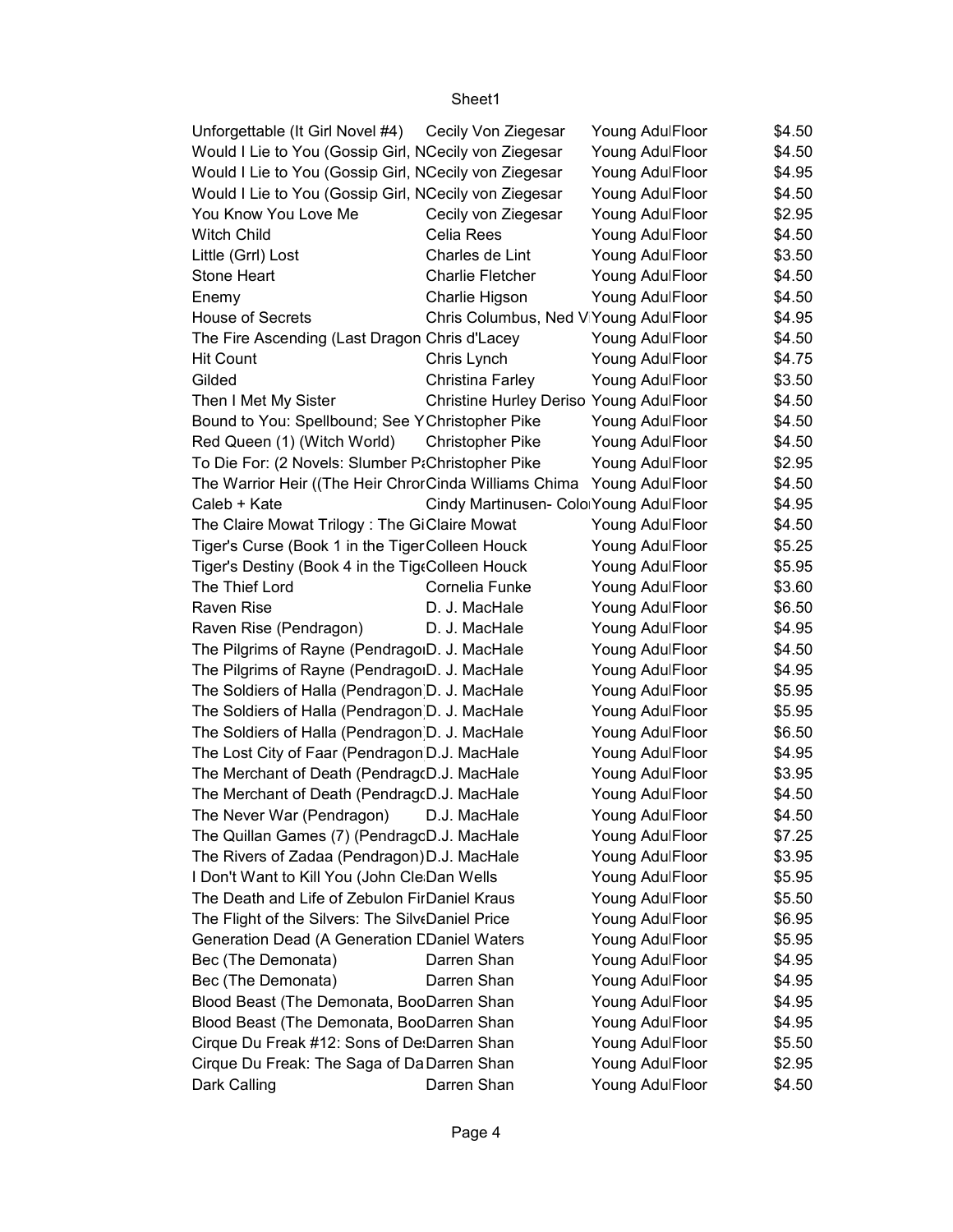| Dark Calling (The Demonata #9) Darren Shan                              |                                          | Young AdulFloor                    | \$4.95 |
|-------------------------------------------------------------------------|------------------------------------------|------------------------------------|--------|
| Death's Shadow (Demonata, No.7Darren Shan                               |                                          | Young AdulFloor                    | \$4.95 |
| Demon Apocalypse                                                        | Darren Shan                              | Young AdulFloor                    | \$4.95 |
| Demon Apocalypse                                                        | Darren Shan                              | Young AdulFloor                    | \$4.95 |
| Demon Thief (The Demonata)                                              | Darren Shan                              | Young AdulFloor                    | \$4.95 |
| Lake of Souls                                                           | Darren Shan                              | Young AdulFloor                    | \$2.95 |
| Lord Loss (The Demonata, Book Darren Shan                               |                                          | Young AdulFloor                    | \$4.95 |
| Lord Loss (The Demonata, Book Darren Shan                               |                                          | Young AdulFloor                    | \$5.25 |
| Lord of the Shadows                                                     | Darren Shan                              | Young AdulFloor                    | \$2.95 |
| Slawter (The Demonata)                                                  | Darren Shan                              | Young AdulFloor                    | \$4.95 |
| Slawter (The Demonata)                                                  | Darren Shan                              | Young AdulFloor                    | \$4.95 |
| The Demonata #7: Death's ShadcDarren Shan                               |                                          | Young AdulFloor                    | \$4.95 |
| The Hunters of the Dusk                                                 | Darren Shan                              | Young AdulFloor                    | \$2.95 |
| The Vampire Prince: The Saga of Darren Shan                             |                                          | Young AdulFloor                    | \$2.95 |
| The Vampire's Assistant: The SacDarren Shan                             |                                          | Young AdulFloor                    | \$2.95 |
| <b>Trials Of Death</b>                                                  | Darren Shan                              |                                    | \$2.95 |
| Wolf Island                                                             | Darren Shan                              | Young AdulFloor<br>Young AdulFloor |        |
|                                                                         |                                          |                                    | \$4.95 |
| Wolf Island (Demonata #8)                                               | Darren Shan                              | Young AdulFloor                    | \$4.95 |
| Finisher                                                                | David Baldacci                           | Young AdulFloor                    | \$5.95 |
| The Finisher                                                            | David Baldacci                           | Young AdulFloor                    | \$5.95 |
| The Finisher (Vega Jane, Book 1) David Baldacci                         |                                          | Young AdulFloor                    | \$4.95 |
| The Keeper (Vega Jane, Book 2) David Baldacci                           |                                          | Young AdulFloor                    | \$4.50 |
| The Devil's Breath: Danger Zone ,David Gilman                           |                                          | Young AdulFloor                    | \$5.95 |
| Every Day Movie Tie-In Edition                                          | David Levithan                           | Young AdulFloor                    | \$4.50 |
| <b>Likely Story!</b>                                                    | David Van Etten                          | Young AdulFloor                    | \$4.95 |
| The Dead House                                                          | Dawn Kurtagich                           | Young AdulFloor                    | \$5.95 |
| Love, Love, Love: Language of LcDeborah Reber, Carolin (Young AdulFloor |                                          |                                    | \$3.50 |
| <b>MILA 2.0</b>                                                         | Debra Driza                              | Young AdulFloor                    | \$4.95 |
| No and Me                                                               | Delphine De Vigan                        | Young AdulFloor                    | \$5.50 |
| Rock On: A story of guitars, gigs, Denise Vega                          |                                          | Young AdulFloor                    | \$3.95 |
| So You Want to Be a Wizard: The Diane Duane                             |                                          | Young AdulFloor                    | \$3.95 |
| Edge                                                                    | Diane Tullson                            | Young AdulFloor                    | \$3.95 |
| The Forbidden Library                                                   | Django Wexler                            | Young AdulFloor                    | \$4.50 |
| Montmorency #1: Montmorency: 1Eleanor Updale                            |                                          | Young AdulFloor                    | \$5.95 |
| <b>Stray</b>                                                            | Elissa Sussman                           | Young AdulFloor                    | \$5.95 |
| Dark Secrets 1: Legacy of Lies an Elizabeth Chandler                    |                                          | Young AdulFloor                    | \$4.50 |
| Summer in the City                                                      | Elizabeth Chandler                       | Young AdulFloor                    | \$3.50 |
| Footfree and Fancyloose                                                 | Elizabeth Craft, Sarah FiYoung AdulFloor |                                    | \$5.25 |
| The Elizabeth George Young WorElizabeth George                          |                                          | Young AdulFloor                    | \$4.95 |
| The Thief Queen's Daughter (The Elizabeth Haydon                        |                                          | Young AdulFloor                    | \$5.95 |
| The Unwritten Rule                                                      | <b>Elizabeth Scott</b>                   | Young AdulFloor                    | \$4.50 |
| Dreamhunter Duet 01 Dreamhunt elizabeth-knox                            |                                          | Young AdulFloor                    | \$5.95 |
| Crank                                                                   | <b>Ellen Hopkins</b>                     | Young AdulFloor                    | \$4.95 |
| Vampire Kisses: The Beginning (\Ellen Schreiber                         |                                          | Young AdulFloor                    | \$4.50 |
| Vampire Kisses: The Beginning (\Ellen Schreiber                         |                                          | Young AdulFloor                    | \$4.50 |
| <b>Every Breath</b>                                                     | <b>Ellie Marney</b>                      | Young AdulFloor                    | \$5.50 |
| Frostblood (The Frostblood Saga, Elly Blake                             |                                          | Young AdulFloor                    | \$5.95 |
| Nightblood (The Frostblood Saga, Elly Blake                             |                                          | Young AdulFloor                    | \$5.95 |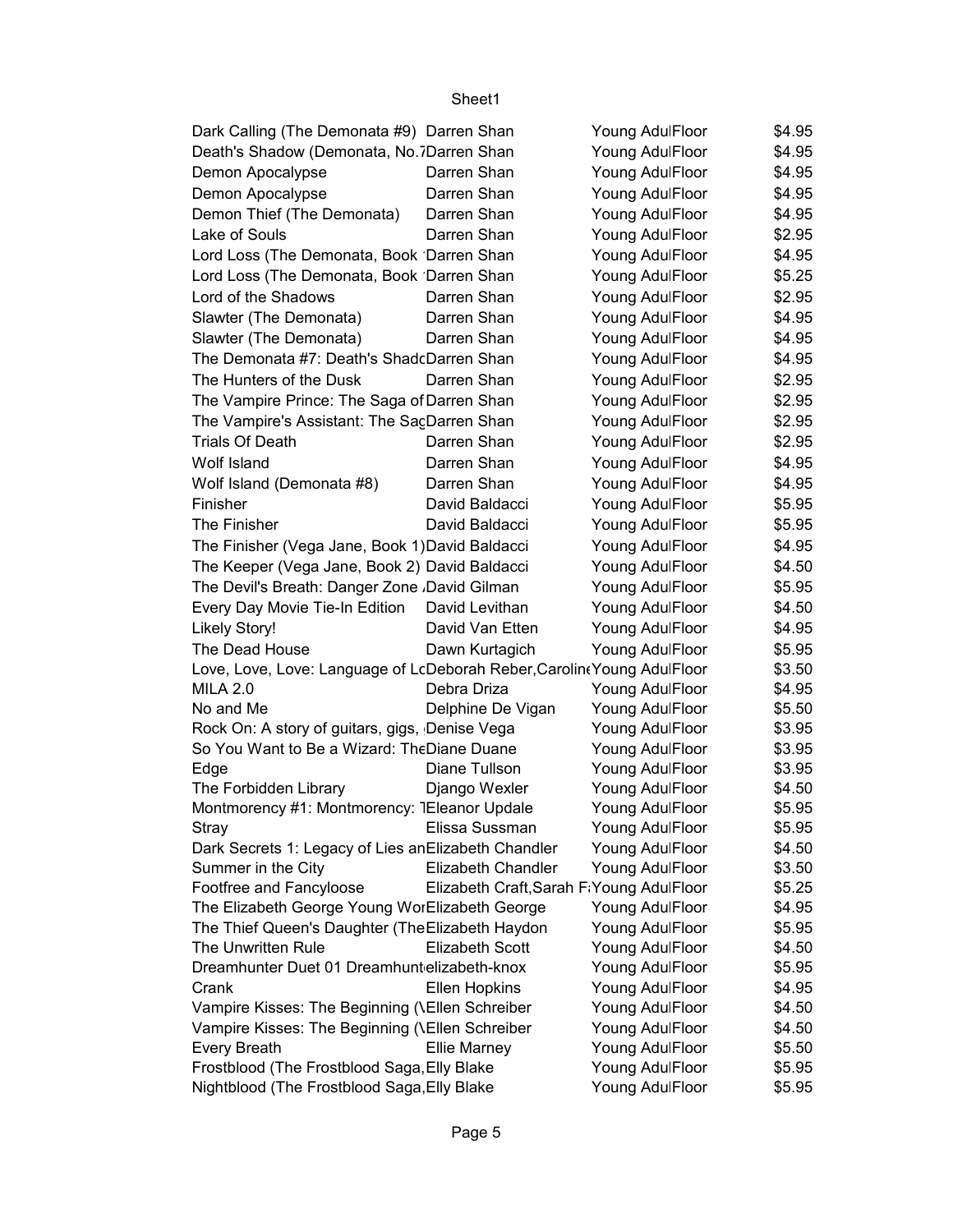| Away We Go                                                                                             | Emil Ostrovski                                       | Young AdulFloor       | \$4.95 |
|--------------------------------------------------------------------------------------------------------|------------------------------------------------------|-----------------------|--------|
| The Gate of Bones: The MagickerEmily Drake                                                             |                                                      | Young AdulFloor       | \$5.95 |
| The Key to Rondo                                                                                       | <b>Emily Rodda</b>                                   | Young AdulFloor       | \$3.95 |
| Finding What's Real (Escaping P(Emma Harrison                                                          |                                                      | Young AdulFloor       | \$5.95 |
| <b>Tourist Trap</b>                                                                                    | Emma Harrison                                        | Young AdulFloor       | \$3.50 |
| <b>Artemis Fowl</b>                                                                                    | Eoin Colfer                                          | Young AdulA-Z Chapter | \$5.95 |
| Artemis Fowl (Artemis Fowl, BookEoin Colfer                                                            |                                                      | Young AdulA-Z Chapter | \$3.95 |
| Artemis Fowl (Artemis Fowl, BookEoin Colfer                                                            |                                                      | Young AdulA-Z Chapter | \$4.25 |
| Artemis Fowl: The Eternity Code Eoin Colfer                                                            |                                                      | Young AdulA-Z Chapter | \$4.25 |
| Artemis Fowl: The Eternity Code Eoin Colfer                                                            |                                                      | Young AdulA-Z Chapter | \$4.25 |
| The Eternity Code (Artemis Fowl, Eoin Colfer                                                           |                                                      | Young AdulA-Z Chapter | \$4.25 |
| Regenesis (End of Days)                                                                                | <b>Eric Walters</b>                                  | Young AdulFloor       | \$4.50 |
| She Should Talk                                                                                        | Erica Ehm                                            | Young AdulFloor       | \$5.50 |
| The Scorpion Rules (Prisoners of Erin Bow                                                              |                                                      | Young AdulFloor       | \$4.95 |
| Forged (Taken, 3)                                                                                      | Erin Bowman                                          | Young AdulFloor       | \$5.95 |
| Frozen (Taken)                                                                                         | Erin Bowman                                          | Young AdulFloor       | \$5.95 |
| <b>Temping Fate</b>                                                                                    | <b>Esther Friesner</b>                               | Young AdulFloor       | \$4.95 |
| Tomorrow Girls #2: Run For CoveEva Gray                                                                |                                                      | Young AdulFloor       | \$3.15 |
| Tomorrow Girls: Behind the Gates Eva Gray                                                              |                                                      | Young AdulFloor       | \$3.15 |
| A Song for Summer                                                                                      | Eva Ibbotson                                         | Young AdulFloor       | \$4.50 |
| Crash (The Game, 3)                                                                                    | Eve Silver                                           | Young AdulFloor       | \$5.95 |
| Push (The Game, 2)                                                                                     | Eve Silver                                           | Young AdulFloor       | \$4.95 |
| Rush (The Game, 1)                                                                                     | Eve Silver                                           | Young AdulFloor       | \$5.95 |
| Prism                                                                                                  | Faye Kellerman, Aliza K <sub>'</sub> Young AdulFloor |                       | \$5.95 |
| Missing (Fearless #14)                                                                                 | <b>Francine Pascal</b>                               | Young AdulFloor       | \$2.95 |
| Chime                                                                                                  | <b>Franny Billingsley</b>                            | Young AdulFloor       | \$4.50 |
| Wormwood                                                                                               | G. P. Taylor                                         | Young AdulFloor       | \$5.95 |
| Ella Enchanted                                                                                         | <b>Gail Carson Levine</b>                            | Young AdulFloor       | \$3.95 |
| Curtsies & Conspiracies[CURTSIIGailCarriger                                                            |                                                      | Young AdulFloor       | \$5.95 |
| The Plot Thickens Harry Potter   Galadriel Waters, Meliss Young AdulTallB2                             |                                                      |                       | \$6.50 |
| Goldenhand (Old Kingdom, 5)                                                                            | Garth Nix                                            | Young AdulFloor       | \$5.95 |
| Racing in the Rain: My Life as a CGarth Stein                                                          |                                                      | Young AdulFloor       | \$3.95 |
| If I Stay                                                                                              | Gayle Forman                                         | Young AdulFloor       | \$5.50 |
| If I Stay                                                                                              | Gayle Forman                                         | Young AdulFloor       | \$5.50 |
| If I Stay Movie Tie-In                                                                                 | Gayle Forman                                         | Young AdulFloor       | \$4.95 |
| Where She Went                                                                                         | Gayle Forman                                         | Young AdulFloor       | \$5.50 |
| Where She Went                                                                                         | Gayle Forman                                         | Young AdulFloor       | \$5.50 |
| Pop                                                                                                    | Gordon Korman                                        | Young AdulFloor       | \$5.95 |
| The Circle Of Gold (The Book Of Guillaume Prevost                                                      |                                                      | Young AdulFloor       |        |
|                                                                                                        |                                                      |                       | \$5.90 |
| Summer Boys 2: Next Summer<br>Soulbound                                                                | <b>Hailey Abbott</b><br><b>Heather Brewer</b>        | Young AdulFloor       | \$4.50 |
|                                                                                                        |                                                      | Young AdulFloor       | \$5.95 |
| Home for the Holidays (The Moth Heather Vogel Frederic Young AdulFloor<br>South of the Buttonwood Tree | <b>Heather Webber</b>                                | Young AdulFloor       | \$3.95 |
| South of the Buttonwood Tree                                                                           | <b>Heather Webber</b>                                |                       | \$4.95 |
| Devoted: An Elixir Novel                                                                               |                                                      | Young AdulTallB2      | \$5.95 |
|                                                                                                        | <b>Hilary Duff</b>                                   | Young AdulFloor       | \$5.95 |
| Model Misfit (Geek Girl)                                                                               | <b>Holly Smale</b>                                   | Young AdulFloor       | \$3.95 |
| HARRY POTTER AND THE CHAJ. K. Rowling                                                                  |                                                      | Young AdulTallB2      | \$4.95 |
| Harry Potter and the Half-Blood PJ. K. Rowling                                                         |                                                      | Young AdulTallB2      | \$5.25 |
| Harry Potter and the Order of the J. K. Rowling                                                        |                                                      | Young AdulFloor       | \$6.50 |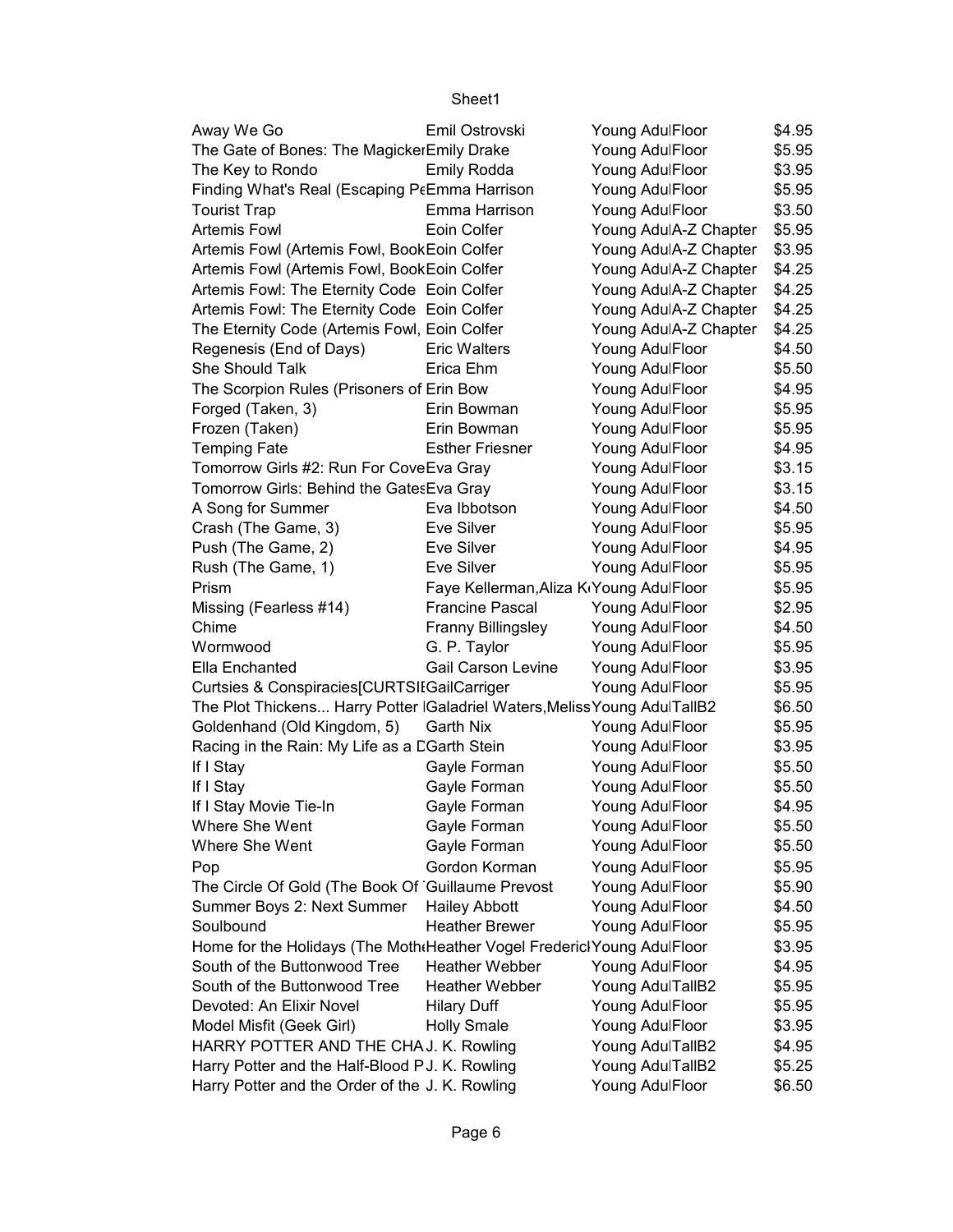| Harry Potter and the Prisoner of AJ. K. Rowling                            |                                         | Young AdulTallB2      | \$5.25 |
|----------------------------------------------------------------------------|-----------------------------------------|-----------------------|--------|
| Harry Potter and the Philosopher': J.K. ROWLING                            |                                         | Young AdulTallB2      | \$5.50 |
| Harry Potter and the Sorcerer's StJ.K. Rowling                             |                                         | Young AdulTallB2      | \$5.50 |
| Harry Potter and the Cursed ChildJ.K. Rowling, Jack Thor Young AdulTallB2  |                                         |                       | \$7.95 |
| Harry Potter and the Cursed Child J.K. Rowling, Jack Thor Young AdulTallB2 |                                         |                       | \$7.95 |
| Harry Potter and the Philosopher': J.K. Rowling                            |                                         | Young AdulTallB2      | \$5.95 |
| Harry Potter and the Philosopher': J.K. Rowling                            |                                         | Young AdulTallB2      | \$6.25 |
| The Year of Secret Assignments (Jaclyn Moriarty                            |                                         | Young AdulFloor       | \$4.50 |
| The Death Cure (Maze Runner, BJames Dashner                                |                                         | Young AdulFloor       | \$6.95 |
| The Death Cure (Maze Runner, BJames Dashner                                |                                         | Young AdulFloor       | \$6.95 |
| The Death Cure (Maze Runner, BJames Dashner                                |                                         | Young AdulFloor       | \$6.95 |
| The Death Cure (Maze Runner, BJames Dashner                                |                                         | Young AdulFloor       | \$6.95 |
| The Eye of Minds (The Mortality EJames Dashner                             |                                         | Young AdulFloor       | \$6.95 |
| The Fever Code (Maze Runner, BJames Dashner                                |                                         | Young AdulFloor       | \$6.95 |
| The Kill Order (Maze Runner, Pre James Dashner                             |                                         | Young AdulFloor       | \$5.50 |
| The Maze Runner (Book 1)                                                   | James Dashner                           | Young AdulFloor       | \$5.50 |
| The Maze Runner (Book 1)                                                   | James Dashner                           | Young AdulFloor       | \$5.50 |
| The Maze Runner (Book 1)                                                   | James Dashner                           | Young AdulFloor       | \$5.50 |
| The Maze Runner (Book 1)                                                   | James Dashner                           | Young AdulFloor       | \$5.50 |
| The Scorch Trials (Maze Runner, James Dashner                              |                                         | Young AdulFloor       | \$5.25 |
| The Scorch Trials (Maze Runner, James Dashner                              |                                         | Young AdulFloor       | \$5.50 |
| The Scorch Trials (Maze Runner, James Dashner                              |                                         | Young AdulFloor       | \$5.50 |
| The Void of Mist and Thunder (4) James Dashner                             |                                         | Young AdulFloor       | \$5.25 |
| Endgame: The Calling                                                       | James Frey, Nils Johns Young AdulFloor  |                       | \$6.50 |
| <b>The Misfits</b>                                                         | James Howe                              | Young AdulFloor       | \$3.95 |
| Max (Maximum Ride, Book 5)                                                 | James Patterson                         | Young AdulA-Z Chapter | \$5.25 |
| Maximum Ride Forever (MaximunJames Patterson                               |                                         | Young AdulA-Z Chapter | \$6.50 |
| Saving the World (Maximum Ride James Patterson                             |                                         | Young AdulA-Z Chapter | \$3.95 |
| Saving the World (Maximum Ride James Patterson                             |                                         | Young AdulA-Z Chapter | \$3.60 |
| School's Out - Forever: A MaximuJames Patterson                            |                                         | Young AdulA-Z Chapter | \$3.60 |
| <b>Tropical Kiss</b>                                                       | Jan Coffey                              | Young AdulFloor       | \$3.95 |
| <b>Tropical Kiss</b>                                                       | Jan Coffey                              | Young AdulFloor       | \$3.95 |
| My Beautiful Failure                                                       | Janet Ruth Young                        | Young AdulFloor       | \$4.50 |
| Facing the Sun                                                             | Janice Lynn Mather                      | Young AdulFloor       | \$6.50 |
| Miles Morales: Spider-Man (A Ma Jason Reynolds                             |                                         | Young AdulFloor       | \$4.50 |
| The Last Dragonslayer: The Chro Jasper Fforde                              |                                         | Young AdulFloor       | \$5.50 |
| The Future of Us                                                           | Jay Asher, Carolyn Macl Young AdulFloor |                       | \$4.95 |
| The Prophet of Yonwood (Ember, Jeanne DuPrau                               |                                         | Young AdulFloor       | \$5.95 |
| Broadway Lights (Secrets of My HJen Calonita                               |                                         | Young AdulFloor       | \$4.95 |
| <b>Struck</b>                                                              | Jennifer Bosworth                       | Young AdulFloor       | \$5.95 |
| The Boys Next Door (Simon Rom Jennifer Echols                              |                                         | Young AdulFloor       | \$3.50 |
| When Lightning Strikes (1-800-wr Jenny Carroll                             |                                         | Young AdulFloor       | \$3.50 |
| Someday My Prince Will Come: TJerramy Fine                                 |                                         | Young AdulFloor       | \$5.95 |
| Rage Within (Dark Inside)                                                  | Jeyn Roberts                            | Young AdulFloor       | \$5.95 |
| The Bodies We Wear                                                         | Jeyn Roberts                            | Young AdulFloor       | \$5.95 |
| <b>Furious</b>                                                             | Jill Wolfson                            | Young AdulFloor       | \$5.95 |
| <b>Best Foot Forward</b>                                                   | Joan Bauer                              | Young AdulFloor       | \$5.95 |
| My So-called Life                                                          | Joanna Nadin                            | Young AdulFloor       | \$4.50 |
| Leap                                                                       | Jodi Lundgren                           | Young AdulFloor       | \$4.95 |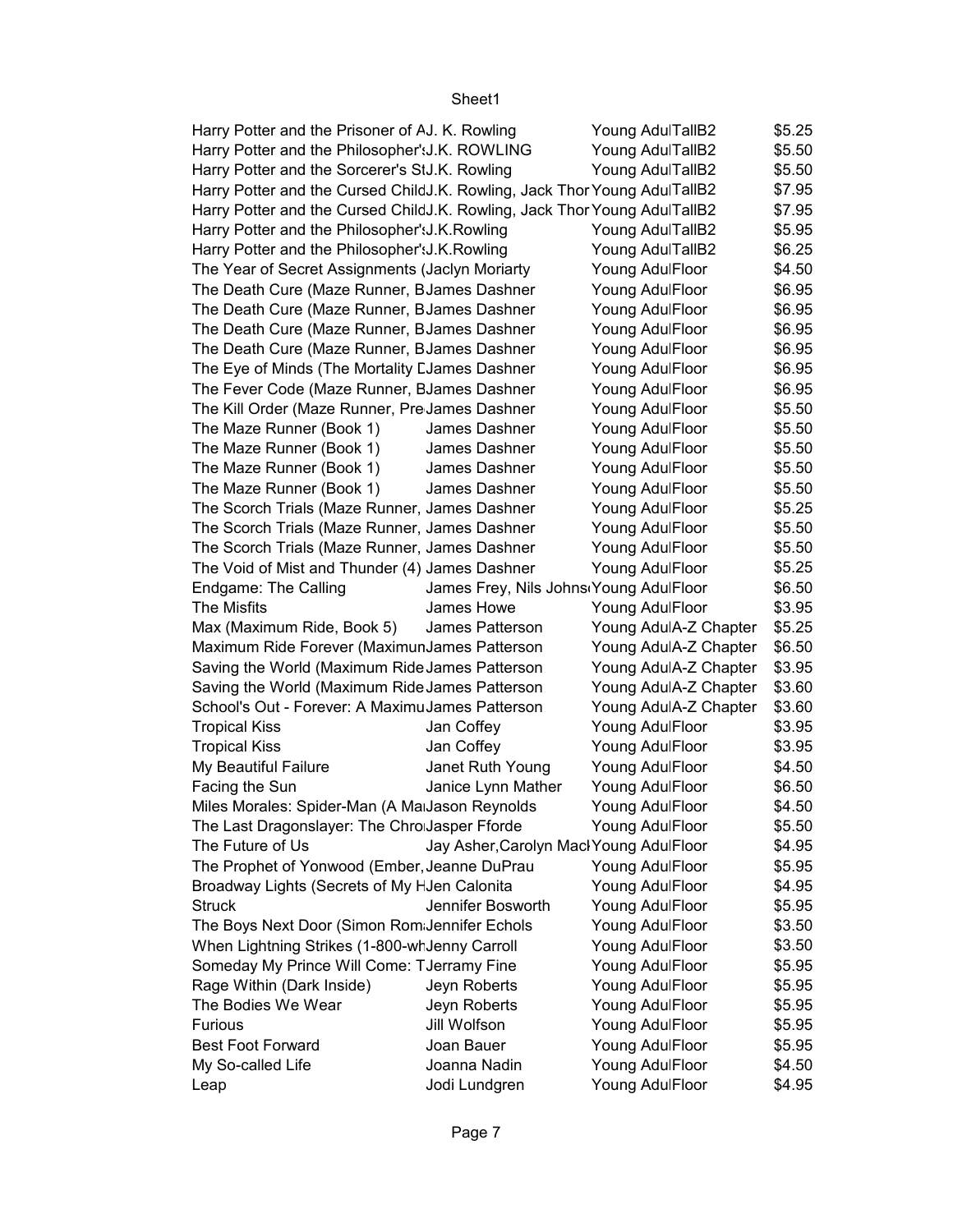| Off the Page                                                                | Jodi Picoult, Samantha Young AdulFloor  |                       | \$5.95 |
|-----------------------------------------------------------------------------|-----------------------------------------|-----------------------|--------|
| The Ruins of Gorlan (The Ranger John A. Flanagan                            |                                         | Young AdulFloor       | \$4.95 |
| The Ruins of Gorlan (The Ranger John A. Flanagan                            |                                         | Young AdulFloor       | \$4.95 |
| Arlo Finch in the Kingdom of ShacJohn August                                |                                         | Young AdulFloor       | \$5.95 |
| Minion                                                                      | John David Anderson                     | Young AdulFloor       | \$5.50 |
| The Burning Bridge (The Ranger': John Flanagan                              |                                         | Young AdulFloor       | \$4.95 |
| The Icebound Land (Ranger's ApJohn Flanagan                                 |                                         | Young AdulFloor       | \$4.95 |
| Paper Towns                                                                 | John Green                              | Young AdulFloor       | \$4.50 |
| The Fault in Our Stars                                                      | John Green                              | Young AdulFloor       | \$5.95 |
| Dust & Decay (2) (Rot & Ruin)                                               | Jonathan Maberry                        | Young AdulFloor       | \$5.95 |
| Flesh & Bone (3) (Rot & Ruin)                                               | Jonathan Maberry                        | Young AdulFloor       | \$5.95 |
| Rot & Ruin (1)                                                              | Jonathan Maberry                        | Young AdulFloor       | \$5.95 |
| The Last Apprentice: Seventh SorJoseph Delaney                              |                                         | Young AdulFloor       | \$3.95 |
| <b>First There Was Forever</b>                                              | Juliana Romano                          | Young AdulFloor       | \$5.50 |
| She Loves You, She Loves You NJulie Anne Peters                             |                                         | Young AdulFloor       | \$5.95 |
| All the Truth That's in Me                                                  | Julie Berry                             | Young AdulFloor       | \$5.95 |
| Get Well Soon                                                               | Julie Halpern                           | Young AdulFloor       | \$5.50 |
| Faith: Taking Flight                                                        | Julie Murphy                            | Young AdulFloor       | \$6.50 |
| How to Ditch Your Fairy                                                     | Justine Larbalestier                    | Young AdulFloor       | \$4.50 |
| Beautiful Chaos (Beautiful Creatu Kami Garcia, Margaret 'Young AdulFloor    |                                         |                       | \$5.50 |
| <b>Beautiful Creatures</b>                                                  | Kami Garcia, Margaret (Young AdulFloor  |                       | \$5.50 |
| Mayday                                                                      | Karen Harrington                        | Young AdulFloor       | \$4.50 |
| Pompeii - Usborne Young Readin KarenF Ball                                  |                                         | Young AdulA-Z Chapter | \$2.95 |
| P.S. I Like You                                                             | Kasie West                              | Young AdulFloor       | \$5.95 |
| Dark Life                                                                   | <b>Kat Falls</b>                        | Young AdulFloor       | \$5.50 |
| Invitation Only (Private, Book 2) Kate Brian                                |                                         | Young AdulFloor       | \$4.50 |
| Last Christmas: The Private PreqiKate Brian                                 |                                         | Young AdulFloor       | \$5.25 |
| The Chanters of Tremaris #1: Sin Kate Constable                             |                                         | Young AdulFloor       | \$3.95 |
| The Waterless Sea (The Chanter: Kate Constable                              |                                         | Young AdulFloor       | \$3.95 |
| Divergent Official Illustrated MovicKate Egan                               |                                         | Young AdulA-Z Chapter | \$5.50 |
| The Dazzling Heights (Thousandt Katharine McGee                             |                                         | Young AdulFloor       | \$5.25 |
| Spring Break (Summer)                                                       | Katherine Applegate                     | Young AdulFloor       | \$4.00 |
| Tan Lines: Sand, Surf, and Secre Katherine Applegate                        |                                         | Young AdulFloor       | \$3.95 |
| Eve and Adam                                                                | Katherine Applegate, Mi Young AdulFloor |                       | \$4.95 |
| Jacob Have I Loved                                                          | Katherine Paterson                      | Young AdulFloor       | \$3.95 |
| Jacob Have I Loved                                                          | <b>Katherine Paterson</b>               | Young AdulFloor       | \$3.95 |
| Jacob Have I Loved                                                          | <b>Katherine Paterson</b>               | Young AdulFloor       | \$3.95 |
| Same Stuff as Stars, The                                                    | Katherine Paterson                      | Young AdulFloor       | \$3.50 |
| Exposure: A Virals Novel                                                    | Kathy Reichs, Brendan FYoung AdulFloor  |                       | \$6.50 |
| As Dead as it Gets (Bad Girls DorKatie Alender                              |                                         | Young AdulFloor       | \$4.50 |
| From Bad to Cursed (Bad Girls D(Katie Alender                               |                                         | Young AdulFloor       | \$4.50 |
| The Awakening                                                               | <b>Kelley Armstrong</b>                 | Young AdulFloor       | \$4.95 |
| The Gathering                                                               | <b>Kelley Armstrong</b>                 | Young AdulFloor       | \$5.50 |
| The Reckoning (Darkest Powers) Kelley Armstrong                             |                                         | Young AdulFloor       | \$4.95 |
| The Summoning (Darkest PowersKelley Armstrong                               |                                         | Young AdulFloor       | \$4.95 |
| Rebels: City of Indra: The Story olKendall Jenner, Kylie JelYoung AdulFloor |                                         |                       | \$5.95 |
| The Boundless                                                               | Kenneth Oppel                           | Young AdulFloor       | \$5.95 |
| The Devil's Cure                                                            | <b>KENNETH OPPEL</b>                    | Young AdulA-Z Chapter | \$6.95 |
| This Dark Endeavour: Apprentice: Kenneth Oppel                              |                                         | Young AdulFloor       | \$5.50 |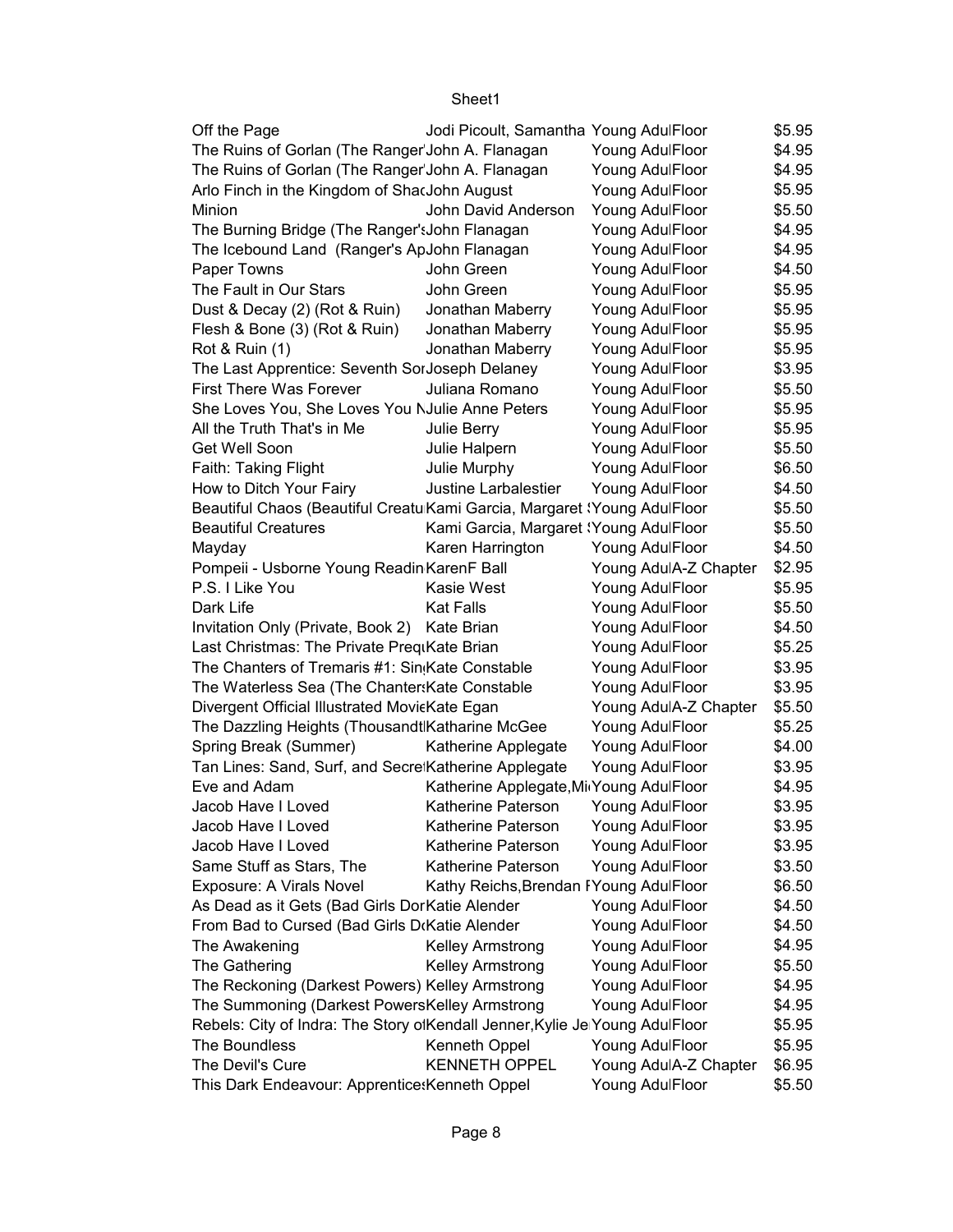| At the Crossing-places                                                    | KEVIN CROSSLEY-HOYoung AdulFloor |                         | \$5.50 |
|---------------------------------------------------------------------------|----------------------------------|-------------------------|--------|
| And I Darken                                                              | Kiersten White                   | Young AdulFloor         | \$4.50 |
| The Last Harvest: A Novel                                                 | Kim Liggett                      | Young AdulFloor         | \$5.95 |
| The Offering: A Pledge Novel (Th Kimberly Derting                         |                                  | Young AdulFloor         | \$5.95 |
| Teen Love: On Relationships, A IKimberly Kirberger                        |                                  | Young AdulFloor         | \$5.50 |
| Paranormalcy By Kirsten White [FKirsten White                             |                                  | Young AdulFloor         | \$3.95 |
| A Midsummer's Nightmare                                                   | Kody Keplinger                   | Young AdulFloor         | \$5.95 |
| Graceling                                                                 | <b>Kristin Cashore</b>           | Young AdulFloor         | \$5.50 |
| Dengeki Daisy, Vol. 6 (6)                                                 | Kyousuke Motomi                  | Young AdulRR4 - Rolling | \$4.50 |
| Dark Visions: The Strange Power L.J. Smith                                |                                  | Young AdulFloor         | \$4.95 |
| Dark Visions: The Strange Power L.J. Smith                                |                                  | Young AdulFloor         | \$4.95 |
| Night World No. 2: Dark Angel; TIL.J. Smith                               |                                  | Young AdulFloor         | \$4.50 |
| Night World No. 2: Dark Angel; TIL.J. Smith                               |                                  | Young AdulFloor         | \$4.50 |
| Night World No. 3: Huntress, BlacL.J. Smith                               |                                  | Young AdulFloor         | \$4.50 |
| The Forbidden Game: The HunterL.J. Smith                                  |                                  | Young AdulFloor         | \$4.95 |
| Assassin (The Grace Mysteries) Lady Grace Cavendish Young AdulA-Z Chapter |                                  |                         | \$3.95 |
| Days of Blood & Starlight (DaughtLaini Taylor                             |                                  | Young AdulFloor         | \$4.95 |
| A Drowned Maiden's Hair: A MeloLaura Amy Schlitz                          |                                  | Young AdulFloor         | \$5.95 |
| The Fetch                                                                 | Laura Whitcomb                   | Young AdulFloor         | \$4.50 |
| The Thing About the Truth                                                 | Lauren Barnholdt                 | Young AdulFloor         | \$5.95 |
| Two-way Street                                                            | Lauren Barnholdt                 | Young AdulFloor         | \$4.50 |
| Two-way Street                                                            | Lauren Barnholdt                 | Young AdulFloor         | \$4.50 |
| Wither (The Chemical Garden TrilLauren DeStefano                          |                                  | Young AdulFloor         | \$4.95 |
| Fallen                                                                    | Lauren Kate                      | Young AdulFloor         | \$5.95 |
| Fallen                                                                    | Lauren Kate                      | Young AdulFloor         | \$4.95 |
| Foreign Exposure: The Social ClirLauren Mechling, Laura Young AdulFloor   |                                  |                         | \$4.95 |
| Delirium                                                                  | Lauren Oliver                    | Young AdulFloor         | \$5.95 |
| Delirium (Delirium Trilogy, 1)                                            | Lauren Oliver                    | Young AdulFloor         | \$5.95 |
| Pandemonium (Delirium Trilogy, 2Lauren Oliver                             |                                  | Young AdulFloor         | \$5.95 |
| Pandemonium (Delirium)                                                    | Lauren Oliver                    | Young AdulFloor         | \$5.95 |
| Replica                                                                   | Lauren Oliver                    | Young AdulFloor         | \$6.50 |
| Ringer (Replica, 2)                                                       | Lauren Oliver                    | Young AdulFloor         | \$5.95 |
| White Is for Magic (Stolarz Series Laurie Faria Stolarz                   |                                  | Young AdulFloor         | \$4.50 |
| Above                                                                     | Leah Bobet                       | Young AdulFloor         | \$5.50 |
| Wonder Woman: Warbringer (DC Leigh Bardugo                                |                                  | Young AdulFloor         | \$6.95 |
| Worlds Of Ink And Shadow                                                  | Lena Coakley                     | Young AdulFloor         | \$5.50 |
| Transcendent: A Starling Novel (SLesley Livingston                        |                                  | Young AdulFloor         | \$4.50 |
| Wondrous Strange (Wondrous St Lesley Livingston                           |                                  | Young AdulFloor         | \$5.95 |
| A Great and Terrible Beauty (The Libba Bray                               |                                  | Young AdulFloor         | \$3.95 |
| The Only Thing Worse Than Me I Lily Anderson                              |                                  | Young AdulFloor         | \$5.95 |
| Death by Bikini (Death By)                                                | Linda Gerber                     | Young AdulFloor         | \$3.95 |
| The Murder Complex                                                        | <b>Lindsay Cummings</b>          | Young AdulFloor         | \$5.95 |
| The Murder Complex #2: The DeaLindsay Cummings                            |                                  | Young AdulFloor         | \$5.95 |
| It Started with a Dare                                                    | Lindsay Faith Rech               | Young AdulFloor         | \$4.50 |
| Conversations with J. K. Rowling Lindsey Fraser                           |                                  | Young AdulTallB2        | \$2.95 |
| Lady Macbeth's Daughter                                                   | Lisa Klein                       | Young AdulFloor         | \$4.95 |
| The Forsaken: The Forsaken TrilcLisa M. Stasse                            |                                  | Young AdulFloor         | \$4.95 |
| Boys R Us                                                                 | Lisi Harrison                    | Young AdulFloor         | \$4.50 |
| Cliquetionary: The Wit and WisdoLisi Harrison                             |                                  | Young AdulFloor         | \$4.50 |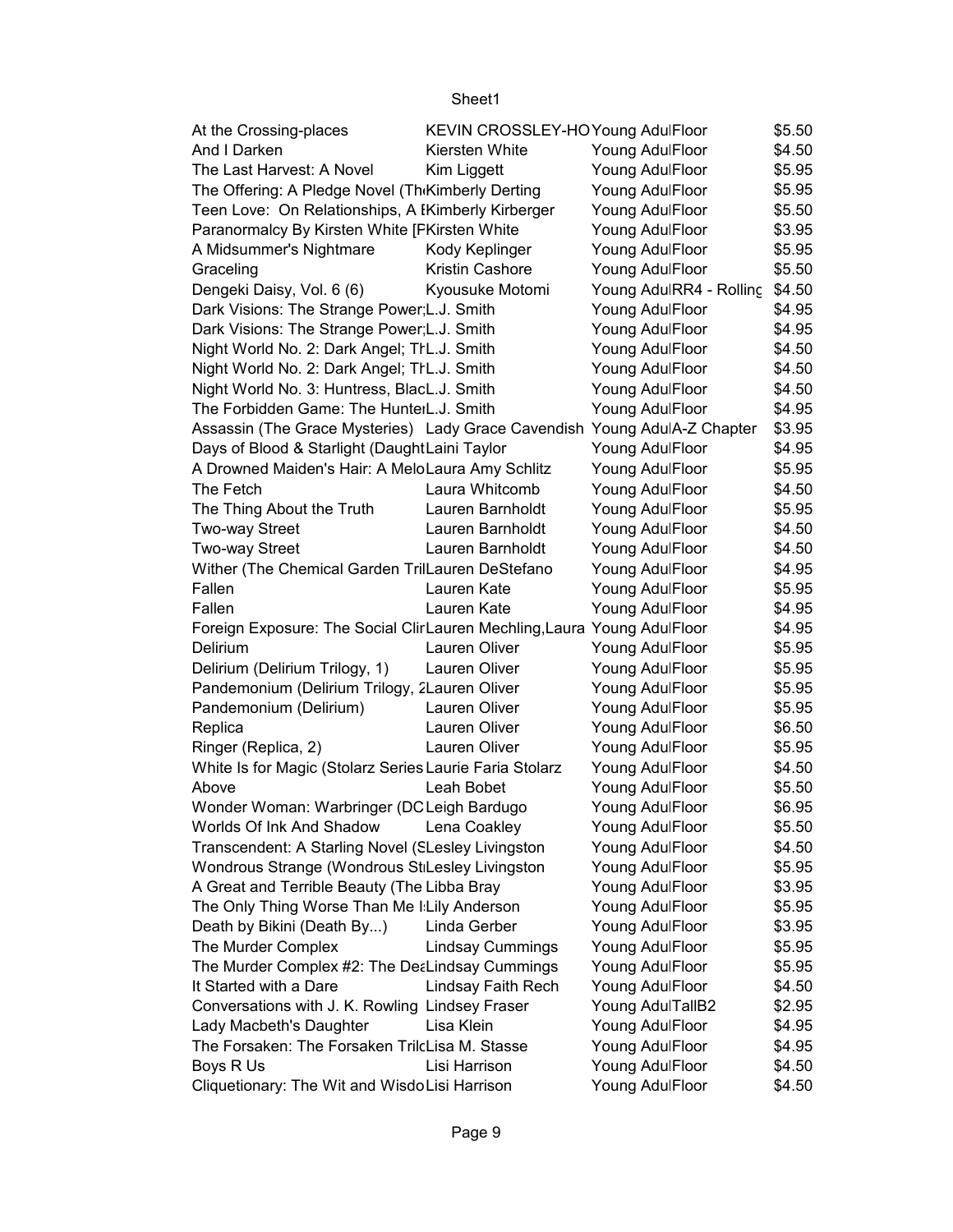| Top of the Feud Chain (Alphas, 4 Lisi Harrison                     |                                          | Young AdulA-Z Chapter | \$3.50 |
|--------------------------------------------------------------------|------------------------------------------|-----------------------|--------|
| The Iron Ring                                                      | Lloyd Alexander                          | Young AdulFloor       | \$3.95 |
| The Iron Ring                                                      | Lloyd Alexander                          | Young AdulFloor       | \$3.95 |
| A Gift of Magic (Laurel-Leaf Book:Lois Duncan                      |                                          | Young AdulFloor       | \$2.95 |
| The Twilight Companion: The UntLois H. Gresh                       |                                          | Young AdulFloor       | \$4.95 |
| The Twilight Companion: The UntLois H. Gresh                       |                                          | Young AdulFloor       | \$4.95 |
| Angus, Thongs and Full-Frontal SLouise Rennison                    |                                          | Young AdulFloor       | \$3.95 |
| Angus, Thongs and Full-Frontal SLouise Rennison                    |                                          | Young AdulFloor       | \$4.50 |
| Angus, Thongs and Full-Frontal SLouise Rennison                    |                                          | Young AdulFloor       | \$3.95 |
| Away Laughing on a Fast Camel: Louise Rennison                     |                                          | Young AdulFloor       | \$4.95 |
| Away Laughing on a Fast Camel: Louise Rennison                     |                                          | Young AdulFloor       | \$4.95 |
| Knocked Out by My Nunga-NungaLouise Rennison                       |                                          | Young AdulFloor       | \$3.95 |
| Knocked Out by My Nunga-Nung&Louise Rennison                       |                                          | Young AdulFloor       | \$4.50 |
| On the Bright Side, I'm Now the GLouise Rennison                   |                                          | Young AdulFloor       | \$3.95 |
| Startled by His Furry Shorts (ConfLouise Rennison                  |                                          | Young AdulFloor       | \$5.95 |
| Startled by His Furry Shorts (ConfLouise Rennison                  |                                          | Young AdulFloor       | \$5.95 |
| Then He Ate My Boy Entrancers: Louise Rennison                     |                                          | Young AdulFloor       | \$4.95 |
| Then He Ate My Boy Entrancers: Louise Rennison                     |                                          | Young AdulFloor       | \$4.95 |
| Then He Ate My Boy Entrancers: Louise Rennison                     |                                          | Young AdulFloor       | \$3.95 |
| Night Shade (Daughters of the McLynne Ewing                        |                                          | Young AdulFloor       | \$3.95 |
| The Great Wide Sea                                                 | M.H. Herlong                             | Young AdulFloor       | \$4.50 |
| The Maddie Diaries: A Memoir                                       | Maddie Ziegler                           | Young AdulFloor       | \$5.50 |
| Sanctum (Asylum, 2)                                                | Madeleine Roux                           | Young AdulFloor       | \$5.95 |
| Forever                                                            | Maggie Stiefvater                        | Young AdulFloor       | \$5.95 |
| Forever                                                            | Maggie Stiefvater                        | Young AdulFloor       | \$5.95 |
| Linger (Wolves of Mercy Falls, BoMaggie Stiefvater                 |                                          | Young AdulFloor       | \$5.95 |
| Shiver                                                             | Maggie Stiefvater                        | Young AdulFloor       | \$4.95 |
| Shiver                                                             | Maggie Stiefvater                        | Young AdulFloor       | \$4.95 |
| The Raven Boys                                                     | Maggie Stiefvater                        | Young AdulFloor       | \$5.50 |
| Icons                                                              | Margaret Stohl                           | Young AdulFloor       | \$5.95 |
| <b>Connect the Stars</b>                                           | Marisa de los Santos, D: Young AdulFloor |                       | \$4.95 |
| Saving Lucas Biggs                                                 | Marisa de los Santos, DaYoung AdulFloor  |                       | \$4.95 |
| Cinder: Book One in the Lunar ChMarissa Meyer                      |                                          | Young AdulFloor       | \$5.50 |
| Underdogs                                                          | Markus Zusak                             | Young AdulFloor       | \$5.95 |
| Stravaganza: City of Masks                                         | Mary Hoffman                             | Young AdulFloor       | \$3.95 |
| The Secret War (2) (A Jack BlankMatt Myklusch                      |                                          | Young AdulFloor       | \$5.50 |
| Shadows and Dreams (ReMade EMatthew Cody, Kiersten Young AdulFloor |                                          |                       | \$3.50 |
| Tomb of the Khan (Last Descend: Matthew J. Kirby                   |                                          | Young AdulFloor       | \$4.50 |
| 13 Little Blue Envelopes                                           | Maureen Johnson                          | Young AdulFloor       | \$4.50 |
| Devilish                                                           | Maureen Johnson                          | Young AdulFloor       | \$4.50 |
| Girl at Sea                                                        | Maureen Johnson                          | Young AdulFloor       | \$5.25 |
| Girl at Sea                                                        | Maureen Johnson                          | Young AdulFloor       | \$5.25 |
| Girl at Sea                                                        | Maureen Johnson                          | Young AdulFloor       | \$4.50 |
| The Name of the Star (The ShadeMaureen Johnson                     |                                          | Young AdulFloor       | \$4.95 |
| Hunted                                                             | Meagan Spooner                           | Young AdulFloor       | \$5.95 |
| All-American Girl                                                  | Meg Cabot                                | Young AdulFloor       | \$5.50 |
| All-American Girl (All-American GiMeg Cabot                        |                                          | Young AdulFloor       | \$3.95 |
| Being Nikki (Airhead, Book 2)                                      | Meg Cabot                                | Young AdulFloor       | \$5.25 |
| Being Nikki (Airhead, Book 2)                                      | Meg Cabot                                | Young AdulFloor       | \$5.25 |
|                                                                    |                                          |                       |        |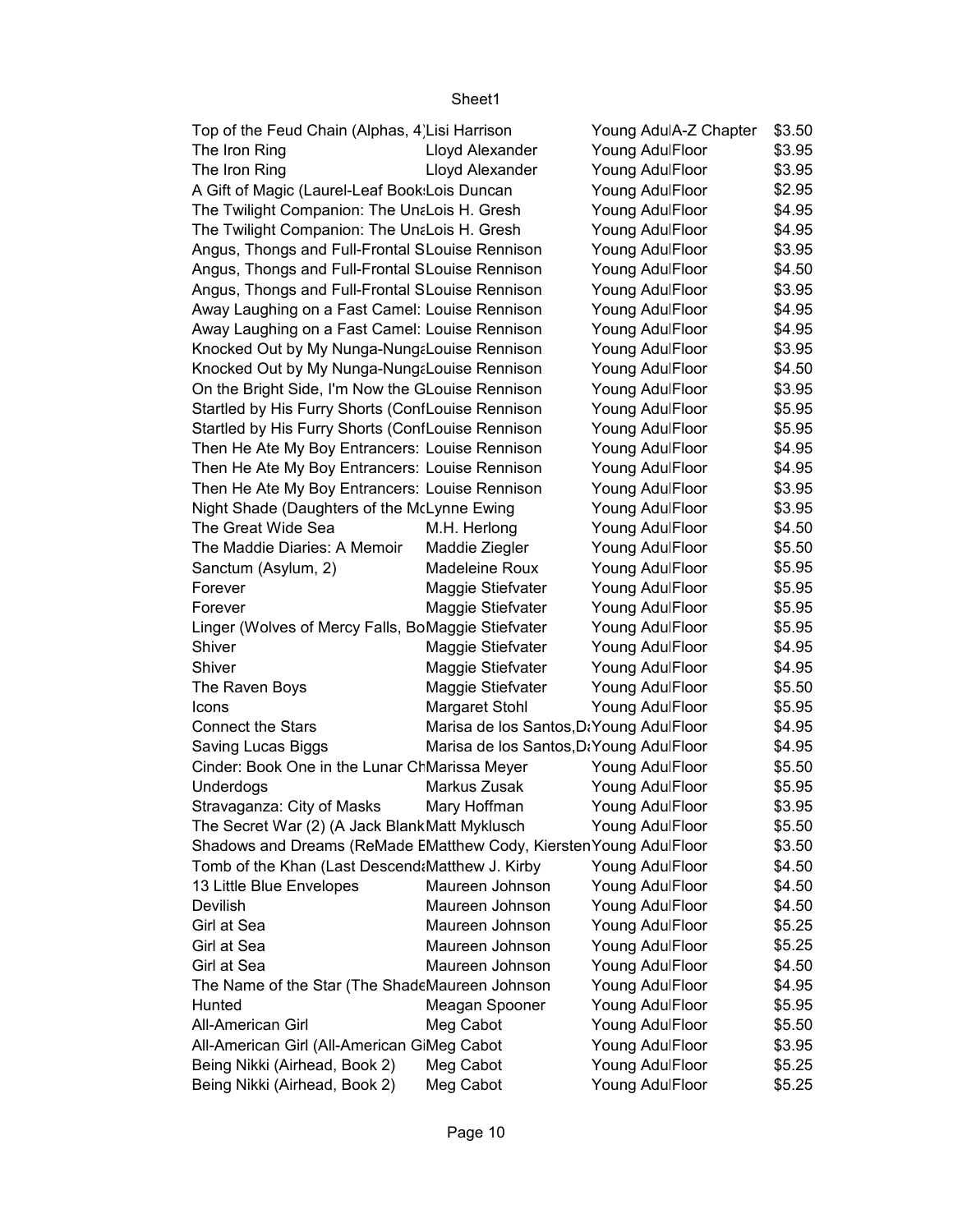| Darkest Hour (The Mediator #4) Meg Cabot                                 |                       | Young AdulFloor | \$3.50 |
|--------------------------------------------------------------------------|-----------------------|-----------------|--------|
| Haunted: A Tale of the Mediator                                          | Meg Cabot             | Young AdulFloor | \$3.50 |
| Ninth Key (The Mediator, Book 2) Meg Cabot                               |                       | Young AdulFloor | \$3.50 |
| Overbite (Insatiable)                                                    | Meg Cabot             | Young AdulFloor | \$5.95 |
| Princess in Love (The Princess DiMeg Cabot                               |                       | Young AdulFloor | \$5.95 |
| Ready or Not (All-American Girl, 2Meg Cabot                              |                       | Young AdulFloor | \$3.95 |
| Shadowland (The Mediator #1)                                             | Meg Cabot             | Young AdulFloor | \$3.50 |
| Shadowland (The Mediator #1)                                             | Meg Cabot             | Young AdulFloor | \$3.95 |
| Teen Idol                                                                | Meg Cabot             | Young AdulFloor | \$4.50 |
| The Mediator Reunion                                                     | Meg Cabot             | Young AdulFloor | \$3.50 |
| The Princess Diaries, Volume X: IMeg Cabot                               |                       | Young AdulFloor | \$3.50 |
| Twilight (The Mediator, Book 6)                                          | Meg Cabot             | Young AdulFloor | \$5.50 |
| Twilight (The Mediator, Book 6)                                          | Meg Cabot             | Young AdulFloor | \$5.50 |
| Vanished Books Three & Four: SaMeg Cabot                                 |                       | Young AdulFloor | \$4.50 |
| Blue Bloods (Blue Bloods, Book 1 Melissa de la Cruz                      |                       | Young AdulFloor | \$4.50 |
| Blue Bloods (Blue Bloods, Book 1 Melissa de la Cruz                      |                       | Young AdulFloor | \$4.50 |
| Revelations (A Blue Bloods NovelMelissa De La Cruz                       |                       | Young AdulFloor | \$4.50 |
| Revelations (Blue Bloods, Book 3 Melissa De la Cruz                      |                       | Young AdulFloor | \$5.95 |
| The Au Pairs                                                             | Melissa de la Cruz    | Young AdulFloor | \$4.95 |
| The Ring and the Crown                                                   | Melissa de la Cruz    | Young AdulFloor | \$5.95 |
| The Van Alen Legacy (Blue BloodMelissa De La Cruz                        |                       | Young AdulFloor | \$4.50 |
| The Van Alen Legacy (Blue BloodMelissa De La Cruz                        |                       | Young AdulFloor | \$5.95 |
| Seven Black Diamonds                                                     | Melissa Marr          | Young AdulFloor | \$4.95 |
| Goy Crazy                                                                | Melissa Schorr        | Young AdulFloor | \$4.50 |
| The Nannies                                                              | Melody Mayer          | Young AdulFloor | \$4.50 |
| BZRK (Bzrk (Hardcover))                                                  | Michael Grant         | Young AdulFloor | \$6.50 |
| Gone                                                                     | <b>Michael Grant</b>  | Young AdulFloor | \$4.95 |
| Gone (Gone, 1)                                                           | Michael Grant         | Young AdulFloor | \$5.95 |
| The Sorceress (The Secrets of th Michael Scott                           |                       | Young AdulFloor | \$5.95 |
| <b>Minders</b>                                                           | Michele Jaffe         | Young AdulFloor | \$5.95 |
| Diamonds in the Rough (The SeciMichelle Madow                            |                       | Young AdulFloor | \$4.95 |
| The Secret Diamond Sisters                                               | Michelle Madow        | Young AdulFloor | \$4.95 |
| The Underdogs                                                            | Mike Lupica           | Young AdulFloor | \$4.95 |
| Not a Drop to Drink                                                      | <b>Mindy McGinnis</b> | Young AdulFloor | \$4.50 |
| The Road to Ever After                                                   | Moira Young           | Young AdulFloor | \$4.95 |
| From Ashes                                                               | Molly Mcadams         | Young AdulFloor | \$3.95 |
| What World is Left                                                       | Monique Polak         | Young AdulFloor | \$4.50 |
| The Unexpected Everything                                                | Morgan Matson         | Young AdulFloor | \$4.50 |
| The Gilded Ones                                                          | Namina Forna          | Young AdulFloor | \$6.50 |
| Royally Crushed: Royally Jacked; Niki Burnham                            |                       | Young AdulFloor | \$4.75 |
| Don't Date Rosa Santos                                                   | Nina Moreno           | Young AdulFloor | \$4.95 |
| Reawakened: A Once Upon a TinOdette Beane                                |                       | Young AdulFloor | \$4.95 |
| Children of the Lamp #1: The AkhP. B. Kerr, P.B. Kerr                    |                       | Young AdulFloor | \$5.95 |
| Moon Chosen: Tales of a New W(P. C. Cast                                 |                       | Young AdulFloor | \$5.50 |
| Sun Warrior: Tales of a New WorlP. C. Cast                               |                       | Young AdulFloor | \$6.50 |
| Chosen (House of Night, Book 3) P. C. Cast, Kristin Cast Young AdulFloor |                       |                 | \$4.50 |
| Chosen (House of Night, Book 3) P. C. Cast, Kristin Cast Young AdulFloor |                       |                 | \$4.50 |
| Hunted (House of Night, Book 5) P. C. Cast, Kristin Cast Young AdulFloor |                       |                 | \$4.95 |
| Hunted (House of Night, Book 5) P. C. Cast, Kristin Cast Young AdulFloor |                       |                 | \$4.95 |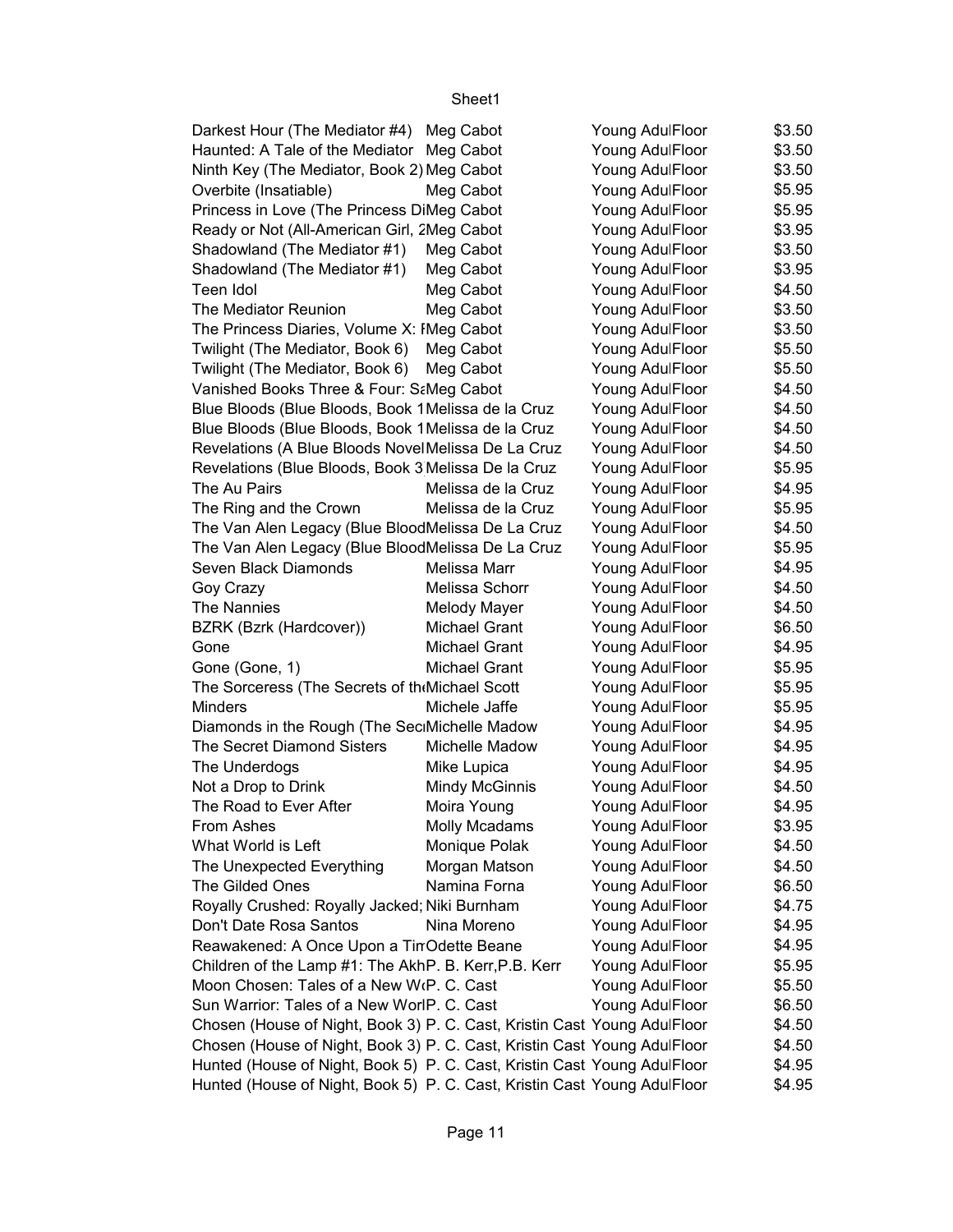| Marked (House of Night, Book 1) P. C. Cast, Kristin Cast Young AdulFloor |                                     |                 | \$4.50 |
|--------------------------------------------------------------------------|-------------------------------------|-----------------|--------|
| Marked (House of Night, Book 1) P. C. Cast, Kristin Cast Young AdulFloor |                                     |                 | \$4.50 |
| Tempted (House of Night, Book 6 P. C. Cast, Kristin Cast Young AdulFloor |                                     |                 | \$4.95 |
| Tempted (House of Night, Book 6 P. C. Cast, Kristin Cast Young AdulFloor |                                     |                 | \$4.95 |
| Untamed (House of Night, Book 4P. C. Cast, Kristin Cast Young AdulFloor  |                                     |                 | \$4.50 |
| Untamed (House of Night, Book 4P. C. Cast, Kristin Cast Young AdulFloor  |                                     |                 | \$4.50 |
| Untamed (House of Night, Book 4P. C. Cast, Kristin Cast Young AdulFloor  |                                     |                 | \$4.50 |
| The Fledgling Handbook 101 (HoiP. C. Cast, Kim Doner Young AdulFloor     |                                     |                 | \$4.95 |
| Chosen: A House of Night Novel (P. C. Cast, Kristin Cast Young AdulFloor |                                     |                 | \$4.95 |
| Elphame's Choice (Partholon)                                             | P.C. Cast                           | Young AdulFloor | \$4.95 |
| The Awakening of Sunshine Girl (Paige McKenzie, Alyssa Young AdulFloor   |                                     |                 | \$5.20 |
| The Awakening of Sunshine Girl (Paige McKenzie, Alyssa Young AdulFloor   |                                     |                 | \$5.25 |
| Echo                                                                     | Pam Munoz Ryan, Pam Young AdulFloor |                 | \$6.50 |
| Tam Lin                                                                  | Pamela Dean                         | Young AdulFloor | \$4.95 |
| Ship Breaker                                                             | Paolo Bacigalupi                    | Young AdulFloor | \$3.95 |
| Ship Breaker                                                             | Paolo Bacigalupi                    | Young AdulFloor | \$3.95 |
| <b>Where Futures End</b>                                                 | Parker Peevyhouse                   | Young AdulFloor | \$5.95 |
| Cut                                                                      | Patricia McCormick                  | Young AdulFloor | \$3.95 |
| Nightwood                                                                | Patricia Windsor                    | Young AdulFloor | \$4.50 |
| The Deserter                                                             | Peadar ร <sub>EGuilsญ</sub> n       | Young AdulFloor | \$5.95 |
| Larklight                                                                | <b>Philip Reeve</b>                 | Young AdulFloor | \$4.50 |
| Fugitive Six (Lorien Legacies Reb Pittacus Lore                          |                                     | Young AdulFloor | \$4.95 |
| Generation One (Lorien Legacies Pittacus Lore                            |                                     | Young AdulFloor | \$4.95 |
| I Am Number Four (Lorien Legaci Pittacus Lore                            |                                     | Young AdulFloor | \$6.50 |
| I Am Number Four (Lorien Legaci Pittacus Lore                            |                                     | Young AdulFloor | \$5.25 |
| I Am Number Four (Lorien Legaci Pittacus Lore                            |                                     | Young AdulFloor | \$5.25 |
| I Am Number Four: The Lost Files Pittacus Lore                           |                                     | Young AdulFloor | \$5.25 |
| Return to Zero (Lorien Legacies FPittacus Lore                           |                                     | Young AdulFloor | \$4.95 |
| The Fate of Ten (Lorien Legacies Pittacus Lore                           |                                     | Young AdulFloor | \$5.95 |
|                                                                          |                                     |                 | \$5.25 |
| The Fate of Ten (Lorien Legacies Pittacus Lore                           |                                     | Young AdulFloor |        |
| The Power of Six (Lorien Legacie: Pittacus Lore                          |                                     | Young AdulFloor | \$6.50 |
| The Rise of Nine (Lorien Legacies Pittacus Lore                          |                                     | Young AdulFloor | \$4.50 |
| The Remarkable Inventions of WaQuinn Sosna-Spear                         |                                     | Young AdulFloor | \$5.95 |
| Broken Hearts (Fear Street Super R. L. Stine                             |                                     | Young AdulFloor | \$2.25 |
| The First Horror (99 Fear Street, IR. L. Stine                           |                                     | Young AdulFloor | \$2.95 |
| The Sleepwalker (Fear Street, No R. L. Stine                             |                                     | Young AdulFloor | \$2.25 |
| The Stepsister (Fear Street, No. 9R. L. Stine                            |                                     | Young AdulFloor | \$2.25 |
| The Third Evil (Fear Street CheerlR. L. Stine                            |                                     | Young AdulFloor | \$2.95 |
| Caribbean Cruising                                                       | Rachel Hawthorne                    | Young AdulFloor | \$3.50 |
| Island Girls (and Boys)                                                  | Rachel Hawthorne                    | Young AdulFloor | \$3.50 |
| Snowed In                                                                | Rachel Hawthorne                    | Young AdulFloor | \$3.95 |
| The Boyfriend League                                                     | Rachel Hawthorne                    | Young AdulFloor | \$3.50 |
| If We Kiss                                                               | Rachel Vail                         | Young AdulFloor | \$4.95 |
| Numbers: Book 1                                                          | Rachel Ward                         | Young AdulFloor | \$5.50 |
| Grimpow: The Invisible Road                                              | Rafael Abalos                       | Young AdulFloor | \$5.50 |
| Slave to Love: A Novel                                                   | Rebecca Campbell                    | Young AdulFloor | \$4.50 |
| Dancing in My Nuddy-Pants by R(Rennison                                  |                                     | Young AdulFloor | \$4.95 |
| <b>Empress of a Thousand Skies</b>                                       | Rhoda Belleza                       | Young AdulFloor | \$5.95 |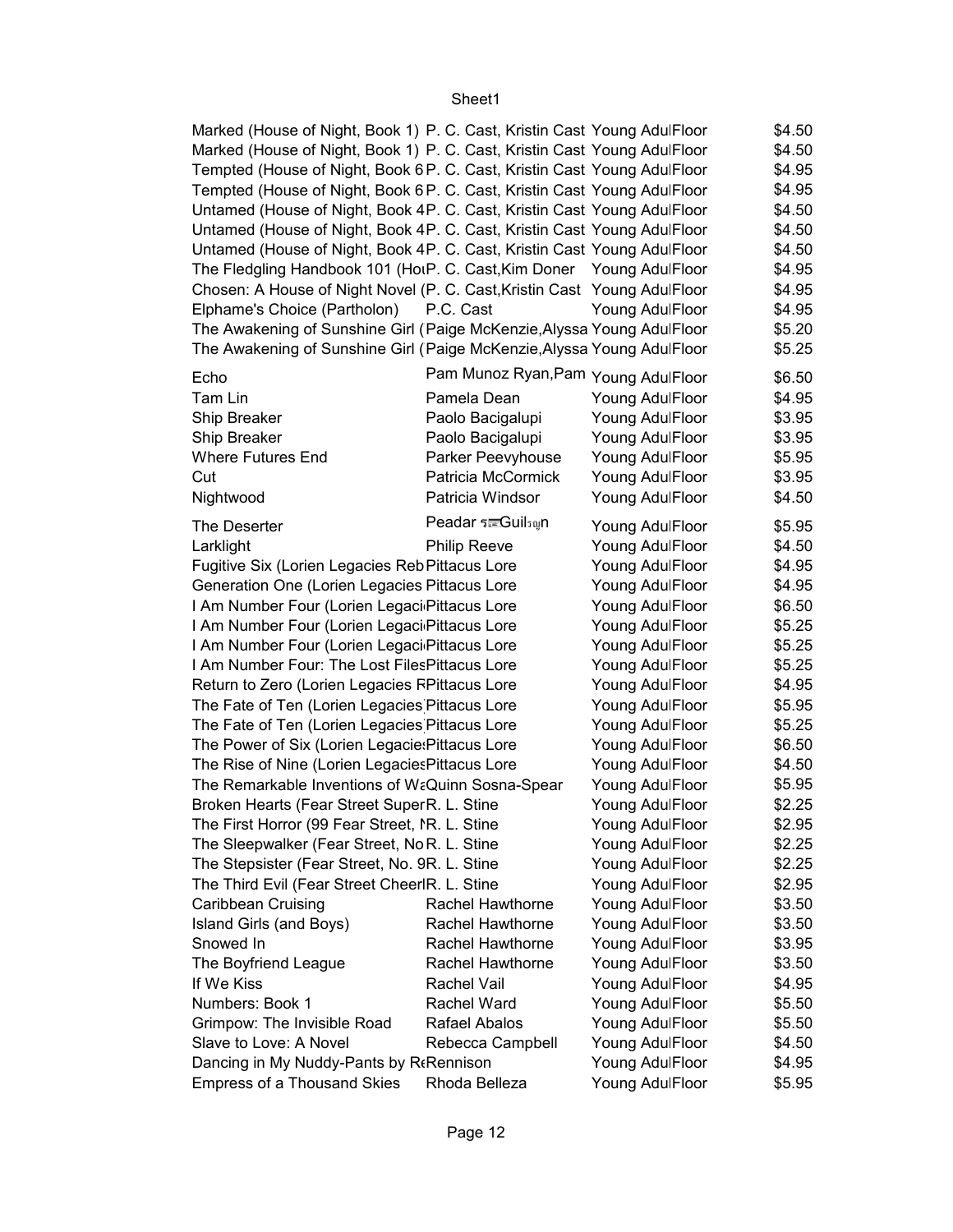| Don't Sweat the Small Stuff for TeRichard Carlson                                                     |                                          | Young AdulFloor                | \$4.25 |
|-------------------------------------------------------------------------------------------------------|------------------------------------------|--------------------------------|--------|
| Michael Vey: Rise of the Elgen (B Richard Paul Evans<br>Last Sacrifice (Vampire Academy Richelle Mead |                                          | Young AdulFloor                | \$6.50 |
|                                                                                                       |                                          | Young AdulFloor                | \$8.10 |
| Spirit Bound                                                                                          | Richelle Mead                            | Young AdulFloor                | \$5.50 |
| The Glittering Court                                                                                  | <b>Richelle Mead</b>                     | Young AdulFloor                | \$5.50 |
| The Immortal Crown (Age of X)                                                                         | Richelle Mead                            | Young AdulFloor                | \$4.95 |
| Vampire Academy                                                                                       | Richelle Mead                            | Young AdulFloor                | \$4.95 |
| Lock and Key: The Initiation                                                                          | <b>Ridley Pearson</b>                    | Young AdulFloor                | \$4.50 |
| Stepping on Roses, Vol. 1 (1)                                                                         | Rinko Ueda                               | Young AdulRR4 - Rolling        | \$4.50 |
| Stepping on Roses, Vol. 2 (2)                                                                         | Rinko Ueda                               | Young AdulRR4 - Rolling \$4.50 |        |
| Stepping on Roses, Vol. 3 (3)                                                                         | Rinko Ueda                               | Young AdulRR4 - Rolling \$4.50 |        |
| Stepping on Roses, Vol. 4 (4)                                                                         | Rinko Ueda                               | Young AdulRR4 - Rolling \$4.50 |        |
| Stepping on Roses, Vol. 5 (5)                                                                         | Rinko Ueda                               | Young AdulRR4 - Rolling        | \$4.50 |
| Stepping on Roses, Vol. 6 (6)                                                                         | Rinko Ueda                               | Young AdulRR4 - Rolling        | \$4.50 |
| Brigands M. C. (CHERUB #11)                                                                           | Robert Muchamore                         | Young AdulFloor                | \$4.95 |
| Brigands M. C. (CHERUB #11)                                                                           | <b>Robert Muchamore</b>                  | Young AdulFloor                | \$4.50 |
| Class A (CHERUB #2) (Bk. 2)                                                                           | Robert Muchamore                         | Young AdulFloor                | \$4.95 |
| Class A (CHERUB #2) (Bk. 2)                                                                           | Robert Muchamore                         | Young AdulFloor                | \$4.95 |
| Divine Madness (CHERUB, No. 5 Robert Muchamore                                                        |                                          | Young AdulFloor                | \$4.95 |
| Divine Madness (CHERUB, No. 5 Robert Muchamore                                                        |                                          | Young AdulFloor                | \$4.50 |
| Mad Dogs (CHERUB #8)                                                                                  | Robert Muchamore                         | Young AdulFloor                | \$4.50 |
| Man Vs. Beast (CHERUB, No. 6) Robert Muchamore                                                        |                                          | Young AdulFloor                | \$4.50 |
| Maximum Security (CHERUB, No Robert Muchamore                                                         |                                          | Young AdulFloor                | \$4.95 |
| Maximum Security (CHERUB, No Robert Muchamore                                                         |                                          | Young AdulFloor                | \$4.50 |
| Shadow Wave (CHERUB)                                                                                  | <b>Robert Muchamore</b>                  | Young AdulFloor                | \$5.95 |
| The Fall (CHERUB #7)                                                                                  | <b>Robert Muchamore</b>                  | Young AdulFloor                | \$4.50 |
| The Killing (CHERUB, No. 4)                                                                           | <b>Robert Muchamore</b>                  | Young AdulFloor                | \$4.50 |
| The Extraordinary Secrets of AprilRobin Benway                                                        |                                          | Young AdulFloor                | \$5.95 |
| Grave Mercy: His Fair Assassin, ERobin LaFevers                                                       |                                          | Young AdulFloor                | \$4.95 |
| Hacking Harvard                                                                                       | Robin Wasserman                          | Young AdulFloor                | \$4.95 |
| Lust (1) (Seven Deadly Sins)                                                                          | Robin Wasserman                          | Young AdulFloor                | \$4.50 |
| Variant (Variant, 1)                                                                                  | <b>Robison Wells</b>                     | Young AdulFloor                | \$5.95 |
| Insurgent Movie Tie-In Edition                                                                        | Roth, Veronica                           | Young AdulA-Z Chapter          | \$5.25 |
| The World of Veronica Roth's Div Roth, Veronica                                                       |                                          | Young AdulA-Z Chapter          | \$3.50 |
| Insignia (Insignia Trilogy)                                                                           | S J Kincaid S. J. Kincai Young AdulFloor |                                | \$4.50 |
| From Twinkle, With Love                                                                               | Sandhya Menon                            | Young AdulFloor                | \$5.95 |
| Burned (Pretty Little Liars, Book 1 Sara Shepard                                                      |                                          | Young AdulFloor                | \$5.20 |
| Flawless (Pretty Little Liars, Book Sara Shepard                                                      |                                          | Young AdulFloor                | \$4.50 |
| Heartless (Pretty Little Liars, BookSara Shepard                                                      |                                          | Young AdulFloor                | \$4.50 |
| Heartless (Pretty Little Liars, BookSara Shepard                                                      |                                          | Young AdulFloor                | \$4.50 |
| Killer (Pretty Little Liars, Book 6) Sara Shepard                                                     |                                          | Young AdulFloor                | \$4.50 |
| Perfect (Pretty Little Liars, Book 3 Sara Shepard                                                     |                                          | Young AdulFloor                | \$4.50 |
| Ruthless (Pretty Little Liars, Book Sara Shepard                                                      |                                          | Young AdulFloor                | \$5.50 |
| The Lying Game                                                                                        | Sara Shepard                             | Young AdulFloor                | \$4.25 |
| The Lying Game                                                                                        | Sara Shepard                             | Young AdulFloor                | \$4.25 |
| The Lying Game                                                                                        | Sara Shepard                             | Young AdulFloor                | \$5.50 |
|                                                                                                       | Sara Shepard                             | Young AdulFloor                | \$5.50 |
| The Lying Game                                                                                        |                                          |                                |        |
| The Lying Game #2: Never Have Sara Shepard                                                            |                                          | Young AdulFloor                | \$4.50 |
| The Lying Game #3: Two Truths aSara Shepard                                                           |                                          | Young AdulFloor                | \$4.50 |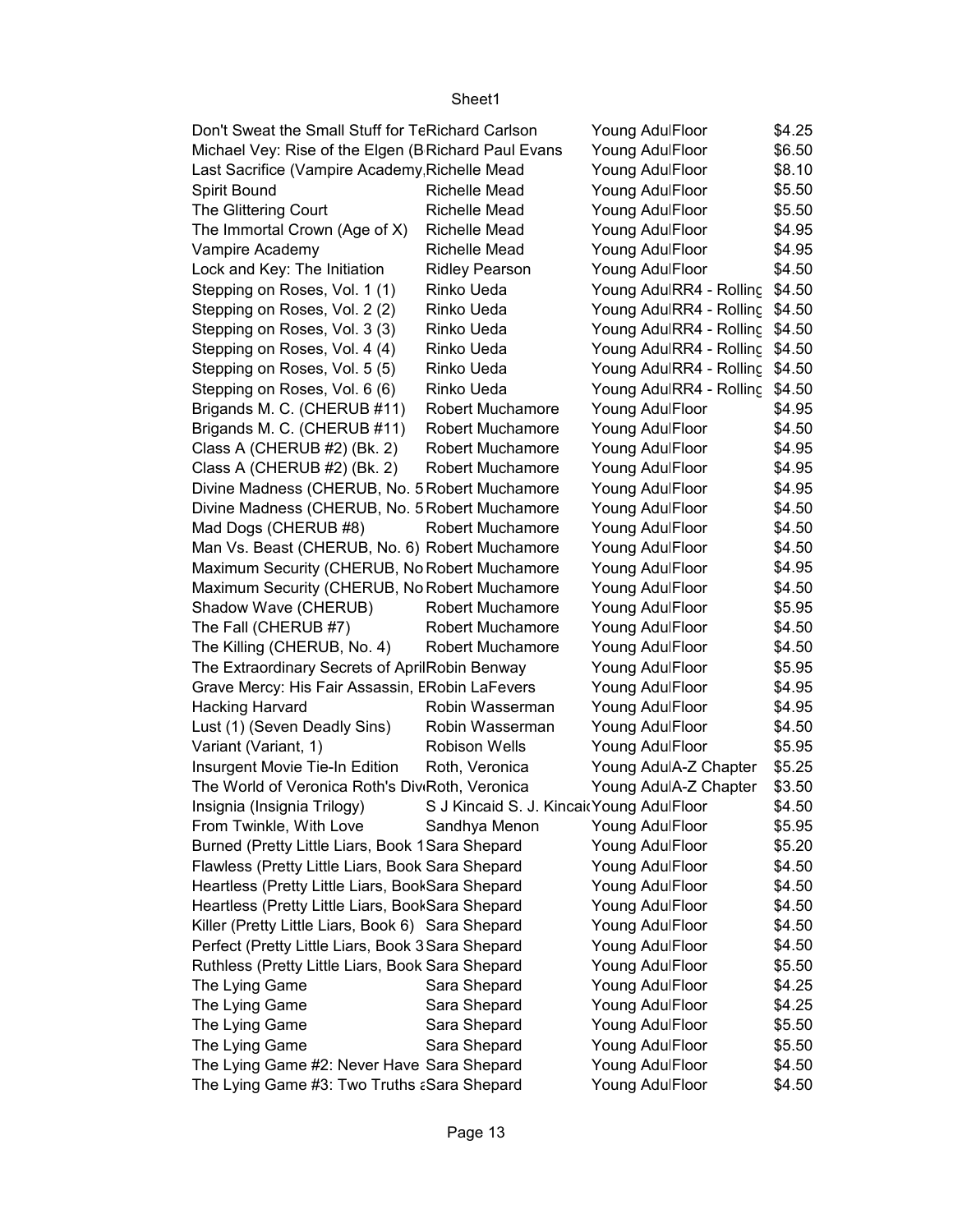| The Lying Game #4: Hide and Se Sara Shepard                                 |                                        | Young AdulFloor  | \$5.50 |
|-----------------------------------------------------------------------------|----------------------------------------|------------------|--------|
| Twisted (Pretty Little Liars, Book § Sara Shepard                           |                                        | Young AdulFloor  | \$5.50 |
| Unbelievable (Pretty Little Liars, BSara Shepard                            |                                        | Young AdulFloor  | \$4.50 |
| Wicked (Pretty Little Liars, Book 5Sara Shepard                             |                                        | Young AdulFloor  | \$4.50 |
| Along for the Ride                                                          | Sarah Dessen                           | Young AdulFloor  | \$5.50 |
| <b>Just Listen</b>                                                          | Sarah Dessen                           | Young AdulFloor  | \$4.50 |
| <b>Just Listen</b>                                                          | Sarah Dessen                           | Young AdulFloor  | \$4.50 |
| <b>Just Listen</b>                                                          | Sarah Dessen                           | Young AdulFloor  | \$4.50 |
| Lock and Key                                                                | Sarah Dessen                           | Young AdulFloor  | \$4.50 |
| Someone Like You                                                            | Sarah Dessen                           | Young AdulFloor  | \$4.50 |
| <b>That Summer</b>                                                          | Sarah Dessen                           | Young AdulFloor  | \$4.95 |
| This Lullaby                                                                | Sarah Dessen                           | Young AdulFloor  | \$4.50 |
| What Happened to Goodbye                                                    | Sarah Dessen                           | Young AdulFloor  | \$5.25 |
| Milkrun                                                                     | Sarah Mlynowski                        | Young AdulFloor  | \$4.50 |
| Parties & Potions (Magic In Manh Sarah Mlynowski                            |                                        | Young AdulFloor  | \$4.95 |
| #scandal                                                                    | Sarah Ockler                           | Young AdulFloor  | \$5.50 |
| The Summer of Chasing MermaidSarah Ockler                                   |                                        | Young AdulFloor  | \$5.95 |
| <b>What Gloria Wants</b>                                                    | Sarah Withrow                          | Young AdulFloor  | \$3.95 |
| Harry Potter: Cinematic Guide (H&Scholastic, Felicity Bake Young AdulTallB2 |                                        |                  | \$4.95 |
| Extras (The Uglies)                                                         | <b>Scott Westerfeld</b>                | Young AdulFloor  | \$5.95 |
| Extras (The Uglies)                                                         | <b>Scott Westerfeld</b>                | Young AdulFloor  | \$5.95 |
| Extras (Uglies)                                                             | Scott Westerfeld                       | Young AdulFloor  | \$5.50 |
| Pretties (Uglies)                                                           | <b>Scott Westerfeld</b>                | Young AdulFloor  | \$5.50 |
| Specials (Uglies)                                                           | Scott Westerfeld                       | Young AdulFloor  | \$5.50 |
| Uglies                                                                      | <b>Scott Westerfeld</b>                | Young AdulFloor  | \$4.50 |
| Uglies                                                                      | <b>Scott Westerfeld</b>                | Young AdulFloor  | \$4.50 |
| Harry Potter, You're the Best!: A TSharon Moore                             |                                        | Young AdulTallB2 | \$4.50 |
| Pretty Little Liars: Ali's Pretty LittleShepard, Sara                       |                                        | Young AdulFloor  | \$5.50 |
| True Blue (Orca Limelights)                                                 | Sigmund Brouwer, Cindy Young AdulFloor |                  | \$3.95 |
| Gemini                                                                      | Sonya Mukherjee                        | Young AdulFloor  | \$5.95 |
| Teen, Inc.                                                                  | Stefan Petrucha                        | Young AdulFloor  | \$5.95 |
| Breaking Dawn (The Twilight Sag Stephenie Meyer                             |                                        | Young AdulFloor  | \$6.95 |
| Breaking Dawn (The Twilight Sag Stephenie Meyer                             |                                        | Young AdulFloor  | \$6.95 |
| Breaking Dawn (The Twilight Sag Stephenie Meyer                             |                                        | Young AdulFloor  | \$6.95 |
| Breaking Dawn Special Edition (T Stephenie Meyer                            |                                        | Young AdulFloor  | \$6.95 |
| Midnight Sun                                                                | Stephenie Meyer                        | Young AdulFloor  | \$6.50 |
| New Moon (The Twilight Saga, BcStephenie Meyer                              |                                        | Young AdulFloor  | \$3.95 |
| New Moon (The Twilight Saga)                                                | <b>Stephenie Meyer</b>                 | Young AdulFloor  | \$4.50 |
| New Moon (The Twilight Saga)                                                | Stephenie Meyer                        | Young AdulFloor  | \$5.50 |
| New Moon (The Twilight Saga)                                                | Stephenie Meyer                        | Young AdulFloor  | \$5.50 |
| New Moon (The Twilight Saga)                                                | Stephenie Meyer                        | Young AdulFloor  | \$4.95 |
| New Moon (Twilight)                                                         | Stephenie Meyer                        | Young AdulFloor  | \$4.95 |
| The Host: A Novel                                                           | Stephenie Meyer                        | Young AdulFloor  | \$6.50 |
| The Host: A Novel                                                           | Stephenie Meyer                        | Young AdulFloor  | \$6.50 |
| The Host: A Novel                                                           | Stephenie Meyer                        | Young AdulFloor  | \$6.50 |
| The Host: A Novel                                                           | Stephenie Meyer                        | Young AdulFloor  | \$4.95 |
| Twilight                                                                    | Stephenie Meyer                        | Young AdulFloor  | \$3.95 |
| Twilight                                                                    | Stephenie Meyer                        | Young AdulFloor  | \$6.50 |
| Twilight (The Twilight Saga, Book Stephenie Meyer                           |                                        | Young AdulFloor  | \$5.50 |
|                                                                             |                                        |                  |        |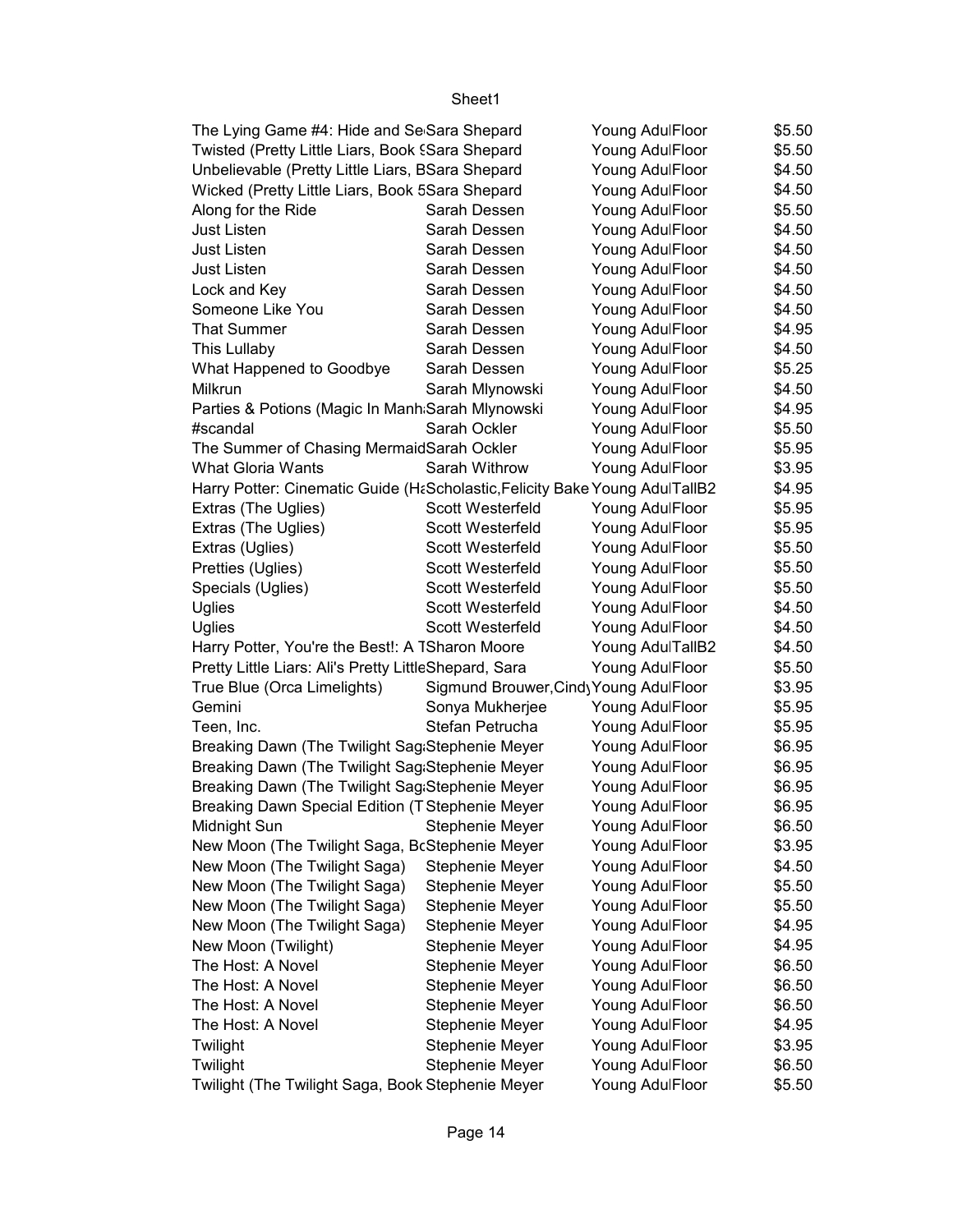| Kissing Annabel: Love, Ghosts, arSteven Herrick     |                                         | Young AdulFloor       | \$4.50  |
|-----------------------------------------------------|-----------------------------------------|-----------------------|---------|
| Evil Spy School                                     | <b>Stuart Gibbs</b>                     | Young AdulFloor       | \$4.50  |
| Evil Spy School                                     | <b>Stuart Gibbs</b>                     | Young AdulFloor       | \$4.50  |
| The Dark is Rising                                  | Susan Cooper                            | Young AdulFloor       | \$4.25  |
| A Darkness Strange and Lovely ('Susan Dennard       |                                         | Young AdulFloor       | \$4.50  |
| Getting The Girl: A Guide to Priva Susan Juby       |                                         | Young AdulFloor       | \$4.50  |
| When It Happens                                     | Susane Colasanti                        | Young AdulFloor       | \$5.95  |
| When It Happens                                     | Susane Colasanti                        | Young AdulFloor       | \$4.50  |
| Catching Fire (The Hunger Game Suzanne Collins      |                                         | Young AdulA-Z Chapter | \$5.25  |
| Catching Fire (The Hunger Game Suzanne Collins      |                                         | Young AdulA-Z Chapter | \$6.50  |
| Catching Fire (The Hunger Game Suzanne Collins      |                                         | Young AdulA-Z Chapter | \$6.50  |
| Catching Fire (The Second Book Guzanne Collins      |                                         | Young AdulA-Z Chapter | \$5.25  |
| Gregor and the Code of Claw (Un Suzanne Collins     |                                         | Young AdulA-Z Chapter | \$4.00  |
| Gregor and the Code of Claw (Un Suzanne Collins     |                                         | Young AdulA-Z Chapter | \$4.50  |
| Gregor And The Marks Of Secret Suzanne Collins      |                                         | Young AdulA-Z Chapter | \$4.50  |
| Gregor And The Marks Of Secret Suzanne Collins      |                                         | Young AdulA-Z Chapter | \$4.00  |
| Mockingjay (The Final Book of Th Suzanne Collins    |                                         | Young AdulA-Z Chapter | \$6.50  |
| Mockingjay (The Final Book of Th Suzanne Collins    |                                         | Young AdulA-Z Chapter | \$6.50  |
| The Hunger Games                                    | <b>Suzanne Collins</b>                  | Young AdulA-Z Chapter | \$5.95  |
| The Hunger Games (Book 1)                           | <b>Suzanne Collins</b>                  | Young AdulA-Z Chapter | \$4.50  |
| The Hunger Games (Book 1)                           | <b>Suzanne Collins</b>                  | Young AdulA-Z Chapter | \$5.25  |
|                                                     | <b>Suzanne Collins</b>                  |                       | \$5.25  |
| The Hunger Games (Book 1)                           |                                         | Young AdulA-Z Chapter | \$6.50  |
| The Hunger Games (The Hunger Suzanne Collins        |                                         | Young AdulA-Z Chapter |         |
| The Hunger Games: Mockingjay Suzanne Collins        |                                         | Young AdulA-Z Chapter | \$4.50  |
| The Hunger Games: Movie Tie-in Suzanne Collins      |                                         | Young AdulA-Z Chapter | \$5.25  |
| Somebody Everybody Listens To Suzanne Supplee       |                                         | Young AdulFloor       | \$5.95  |
| Distant Waves: A Novel of the Tit:Suzanne Weyn      |                                         | Young AdulFloor       | \$4.95  |
| Empty                                               | Suzanne Weyn                            | Young AdulFloor       | \$5.95  |
| The Bar Code Tattoo                                 | Suzanne Weyn                            | Young AdulFloor       | \$3.95  |
| Lioness Rampant (4) (Song of the Tamora Pierce      |                                         | Young AdulFloor       | \$4.95  |
| Becoming Indigo                                     | Tara Taylor                             | Young AdulFloor       | \$4.95  |
| Through Indigo's Eyes                               | Tara Taylor, Lorna Schu Young AdulFloor |                       | \$4.95  |
| Tall, Dark and Dead                                 | <b>TateM Hallaway</b>                   | Young AdulFloor       | \$4.50  |
| Rookie Yearbook One                                 | <b>Tavi Gevinson</b>                    | Young AdulFloor       | \$13.48 |
| Fallen Land: A Novel                                | <b>Taylor Brown</b>                     | Young AdulFloor       | \$5.25  |
| Chosen (The Lost Books, Book 1) Ted Dekker          |                                         | Young AdulFloor       | \$6.50  |
| Infidel (The Lost Books, Book 2) (Ted Dekker        |                                         | Young AdulFloor       | \$6.50  |
| The Fallen 2: Aerie and Reckonin Thomas E Sniegoski |                                         | Young AdulFloor       | \$5.95  |
| The Maestro                                         | Tim Wynne-Jones                         | Young AdulFloor       | \$3.50  |
| Doctor Who: Shroud of Sorrow                        | <b>Tommy Donbavand</b>                  | Young AdulFloor       | \$3.50  |
| Child of the Holocaust                              | Unknown                                 | Young AdulFloor       | \$3.95  |
| Dreamquake                                          | Unknown                                 | Young AdulFloor       | \$5.95  |
| Sandcastle Empire                                   | Unknown                                 | Young AdulFloor       | \$5.95  |
| Sepulchre                                           | Unknown                                 | Young AdulFloor       | \$4.95  |
| The Moneylender's Daughter: WirV. A. Richardson     |                                         | Young AdulFloor       | \$4.50  |
| Graphic Novel/Comic Book                            | Various                                 | Young AdulFloor       | \$1.95  |
| Allegiant (Divergent Series)                        | Veronica Roth                           | Young AdulA-Z Chapter | \$6.95  |
| Allegiant (Divergent Series)                        | Veronica Roth                           | Young AdulA-Z Chapter | \$6.95  |
| Divergent                                           | Veronica Roth                           | Young AdulA-Z Chapter | \$4.95  |